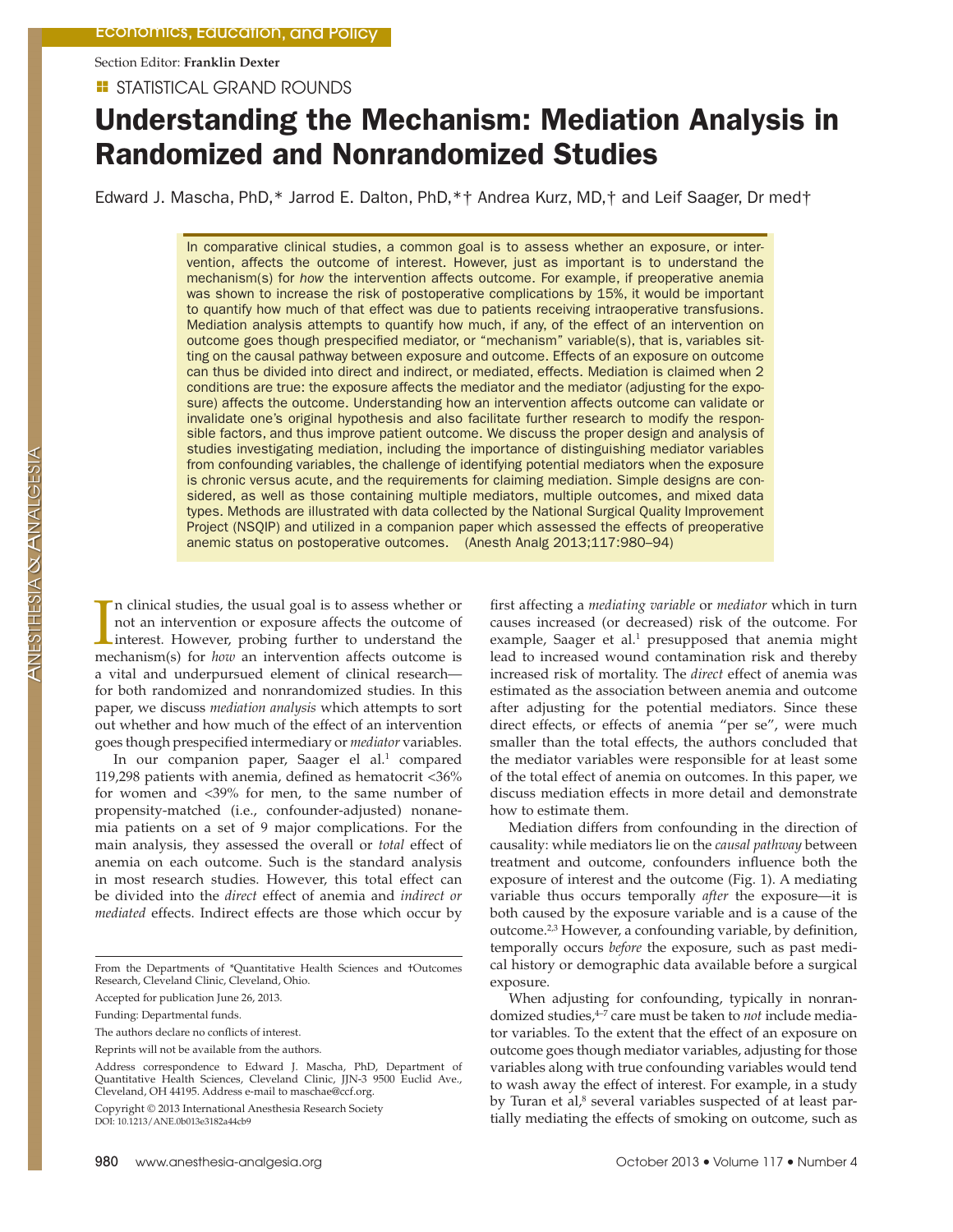congestive heart failure, were a priori identified and therefore were not adjusted for in the analysis of the total effect of smoking on outcome. Authors thus estimated the "overall" or "total" effect of smoking on outcome by only adjusting for the confounding variables. Biological knowledge and intuition of the proposed mechanism(s) for an exposure to affect an outcome are keys to distinguishing mediators from confounders.

Mediation can exist in both randomized and nonrandomized studies. While randomized studies typically do not include confounding variables, since with sufficient sample size baseline balance is achieved by the design, they do often involve mediators. Namely, there are often 1 or more mechanisms thought to be responsible for a hypothesized treatment effect on outcome. For example, authors in the DeLiT randomized trial<sup>9</sup> hypothesized that Dexamethasone administration would reduce the incidence of major complications by first reducing surgical inflammation measured by cytokines. Mediation analysis can formally assess whether a hypothesized factor actually mediates the effect of treatment on outcome.

Mediation analysis is an emerging area in statistical theory and practice, $2,10-14$  and is part of the broader area of causal inference which strives to understand causal relationships in a wide variety of research settings.15–18 The study by Saager et al.<sup>1</sup>—which we refer to as the "companion paper" throughout—exemplifies several of the challenges in assessing mediation. For example, special consideration must be made for multiple mediator variables, different mediator data types (i.e., binary, ordinal, and continuous), and multiple outcome variables. Binary outcomes are more challenging than continuous outcomes in mediation analysis, as we will discuss. The fact that anemia is a chronic exposure as opposed to an acute intervention adds additional challenges. Finally, making causal inference in mediation



Figure 1. Mediation versus confounding. A mediator falls on the causal pathway between exposure and outcome. Wound contamination is a mediator of the effect of anemia on mortality, with BLUE arrows indicating the causal pathway exposure  $\rightarrow$  mediator  $\rightarrow$ outcome. However, alcohol use is a confounder of the relationship between anemia and mortality because it occurs before the exposure and influences both the exposure and the outcome, with RED arrows pointing to each.

analysis typically requires making strong assumptions and having solid biological reasoning or evidence to back up the findings.

We discuss the proper design and analysis of studies investigating mediation, using the companion paper as our primary motivating example. The remainder of this article proceeds as follows: Designing a mediation study; Effects of interest: Implementing a mediation analysis; Requirements for claiming mediation; Key assumptions in mediation analysis; Extension 1: Binary outcome with ordinal mediator; Extension 2: Binary outcome with multiple binary mediators; Sample size considerations; Discussion.

Throughout this paper, we largely discuss existing methods for designing and conducting mediation analysis. Since we do not propose new methods aside from a proposed extension to multiple mediators when the outcome is binary (see section **Extension 2**), we also do not provide proofs or analyses demonstrating the statistical properties of the mediation estimators that we discuss. The interested reader is encouraged to explore the provided references which give more details.

# DESIGNING A MEDIATION STUDY

A mediation analysis can be either the primary or secondary aim of a research study. In either case, the proposed mediators should be carefully thought out and decided on before the study begins, thus requiring substantial clinical input. Biological justification and evidence as to why a variable might be a mediator of the relationship between exposure and outcome is crucial to being able to claim mediation. As we shall see throughout this paper, given the various assumptions that one must make, a statistical analysis alone is generally not enough to claim mediation.

## Causal Diagramming

By definition, a proposed mediator should at least potentially lie on the causal pathway between exposure and outcome, and thus be able to mediate some of the effect of exposure on outcome (Fig. 1, top triangle). As a result, a helpful step in designing a mediation study is the development of a causal diagram, also called a directed acyclic graph,<sup>18</sup> which maps out the hypothesized directions of causality among the exposure of interest, potential confounders, and potential mediators. Lying on the causal pathway means that the exposure causes (or influences) the mediator, and that the mediator causes (or influences) the outcome, both at least to some degree. Therefore, all arrows on a causal pathway are in the same direction, as opposed to confounding (Fig. 1, bottom triangle) in which arrows emanate from the confounder to both exposure and outcome. Timing and known or suspected mechanism are thus key to identifying plausible mediators. In the companion paper, for example, the authors hypothesized that intraoperative wound contamination might at least to some degree and/or in some patients be the result of an anemic condition, and might also lead to wound infection as a complication, thus mediating the effect of anemia on outcome. More obviously, RBC transfusion might be caused at least in part by anemia, and might also lead to cardiovascular complications.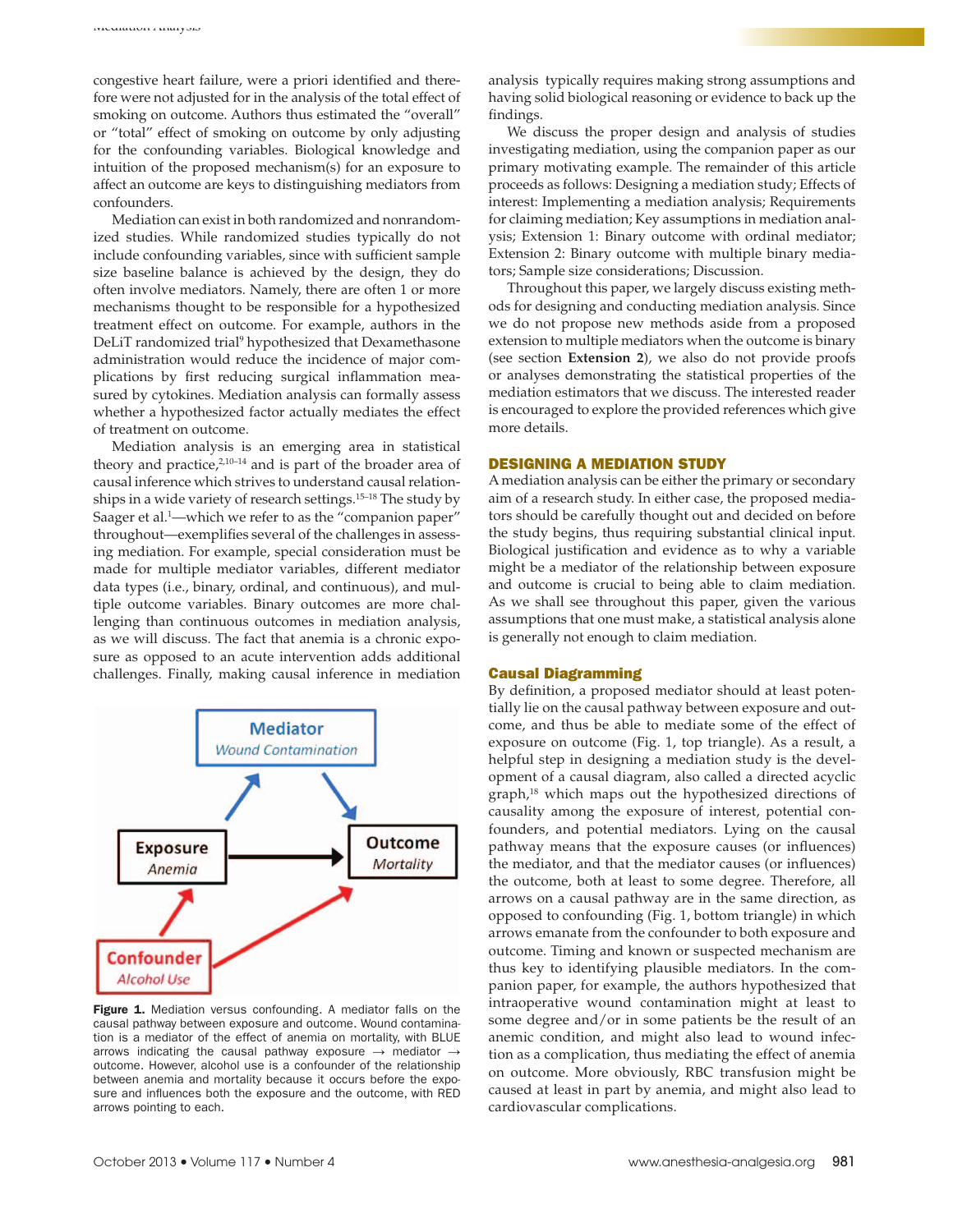#### Acute Versus Chronic Exposures

In mediation analysis, it is helpful to distinguish exposures or interventions which are "acute" (e.g., type of anesthetic, any preoperative or intraoperative treatment) from those which are a chronic condition, habit or disease (e.g., anemia, diabetes, smoking). When the exposure is a perioperative intervention, it is easier to accurately identify suspected mediators of the treatment effect on outcome, since a true mediator would need to occur in an identifiable time interval between the intervention and the measured outcome. Acute interventions can occur in either randomized or nonrandomized studies and are also more likely to be manipulable such as in a randomized trial, making it easier to claim causal mediation.

Alternatively, when the exposure is a chronic condition, it is more difficult to accurately identify potential mediators, largely because of timing issues. We may not know exactly when such an exposure began, or when the effect of the proposed mediators began. In the companion paper, some of the investigated mediators clearly would have occurred temporally after a patient's baseline anemia diagnosis, such as intraoperative wound contamination and intraoperative red blood cell transfusion. However, for example, a patient might have acquired anemia after the occurrence of another specified mediator, such as reduced physical functioning. To the extent that the proposed mediators occur *before* an exposure began, they could not be mediators of the treatment effect on outcome. In some cases, such variables might be considered confounders. In reality a variable may act as a mediator for some patients and as a confounder for others; a mediation analysis as we describe herein should only be undertaken when it is reasonable to assume that the considered variable is a potential mediator (i.e., occurs after the exposure) for the vast majority of patients.

Another example is a study of Turan et al. $8$  in which history of myocardial infarction (MI) was named a potential mediator of the effect of chronic smoking on postoperative outcomes, since smoking may cause heart disease as expressed by MI. But because details on the timing of smoking history and history of MI were not recorded in our database, we needed to assume that for the vast majority of patients MI occurred after smoking had begun.

## Manipulable Intervention and Mediators

Since mediation analysis attempts to establish the *effect* of exposure on a mediator and the *effect* of a mediator on outcome, it is natural to think of mediation in a causal context rather than just association. However, claims of truly causal mediation depend on both exposures and mediators being at least theoretically manipulable, that is, modifiable, as is required in a randomized controlled trial aimed at assessing causal effects of an exposure on outcome.<sup>19</sup> For example, whether a patient receives an intraoperative transfusion, a proposed mediator in the companion paper, is under the control of the provider, so is clearly manipulable. Presurgical anemia might also be considered manipulable, since in many patients the condition could be corrected or improved by presurgical transfusion(s), although the contrary, inducing an anemia state, would not

be done. A proposed mediator variable such as dyspnea is less likely to be considered manipulable, but this may depend on the context.

The requirement of plausible manipulation is based on the "potential outcomes" framework of causal inference in which each individual has potential responses under various levels of manipulable exposures (or similarly, mediators), with the understanding that only one of those responses is observable at any 1 time. The causal effect of interest for an individual, then, is the unobservable difference between his/her potential responses under the different levels.

In summary, cause–effect relationships in mediation analysis are made with caution, especially if assignment to either the exposure or the mediator variable(s) is nonrandomized.

## EFFECTS OF INTEREST: IMPLEMENTING A MEDIATION ANALYSIS **Overview**

In this main section of the paper, we describe the effects of interest for mediation analysis in detail. In doing so, we illustrate mediation analysis using data from the companion paper assessing the extent to which presurgical functional status mediates the effect of presurgical anemia on hospital length of stay (HLOS). Functional status is an ordinal variable with levels 1 (best), 2, and 3 (worst). As in the companion paper, anemia and nonanemia patients were first propensity matched on available presurgical confounding variables.

In comparative studies involving mediation, there are 3 main treatment effects of interest, as displayed in Fig. 2. The *total effect* is the effect of exposure on outcome ignoring any mediator(s), for example, the effect of anemia on length of stay. This is the usual treatment effect reported in studies which do not consider mediation, and is displayed in the top diagram—effect **c**. Second is the *direct effect* of exposure on outcome, or the effect "per se", after accounting for the mediator(s), illustrated as effect *c′* ("c-primed") in the lower diagram. Finally, the *indirect or mediation effect* of exposure on outcome is the effect of exposure on outcome through a designated mediator, as in the lower diagram (effect  $\mathbf{a} \times \mathbf{b}$ ), for example, the effect of anemia on hospital length of stay through functional status. Below we explain the effects in more detail and how to estimate them.

To estimate the effects of interest, 3 distinct regression equations are traditionally fit, as displayed in equations (1), (2), and (3) and referenced in Fig. 2. In these models, *Y* is the study outcome of interest; *X* is the intervention or exposure; *M* is the mediator; and E(*Y*) and E(*M*) are the mean or expected value of *Y* and *M,* respectively, given the variables on the right side of the relevant equation.

 $E(Y)$  = intercept +  $cX$  + covariates (as needed) (1)

 $E(Y)$  = intercept +  $c'X$  +  $bM$  + covariates (as needed) (2)

 $E(M)$  = intercept +  $aX$  + covariates (as needed) (3)

Models (1) to (3) use linear regression when the dependent variable (Y or M) is continuous, and logistic regression when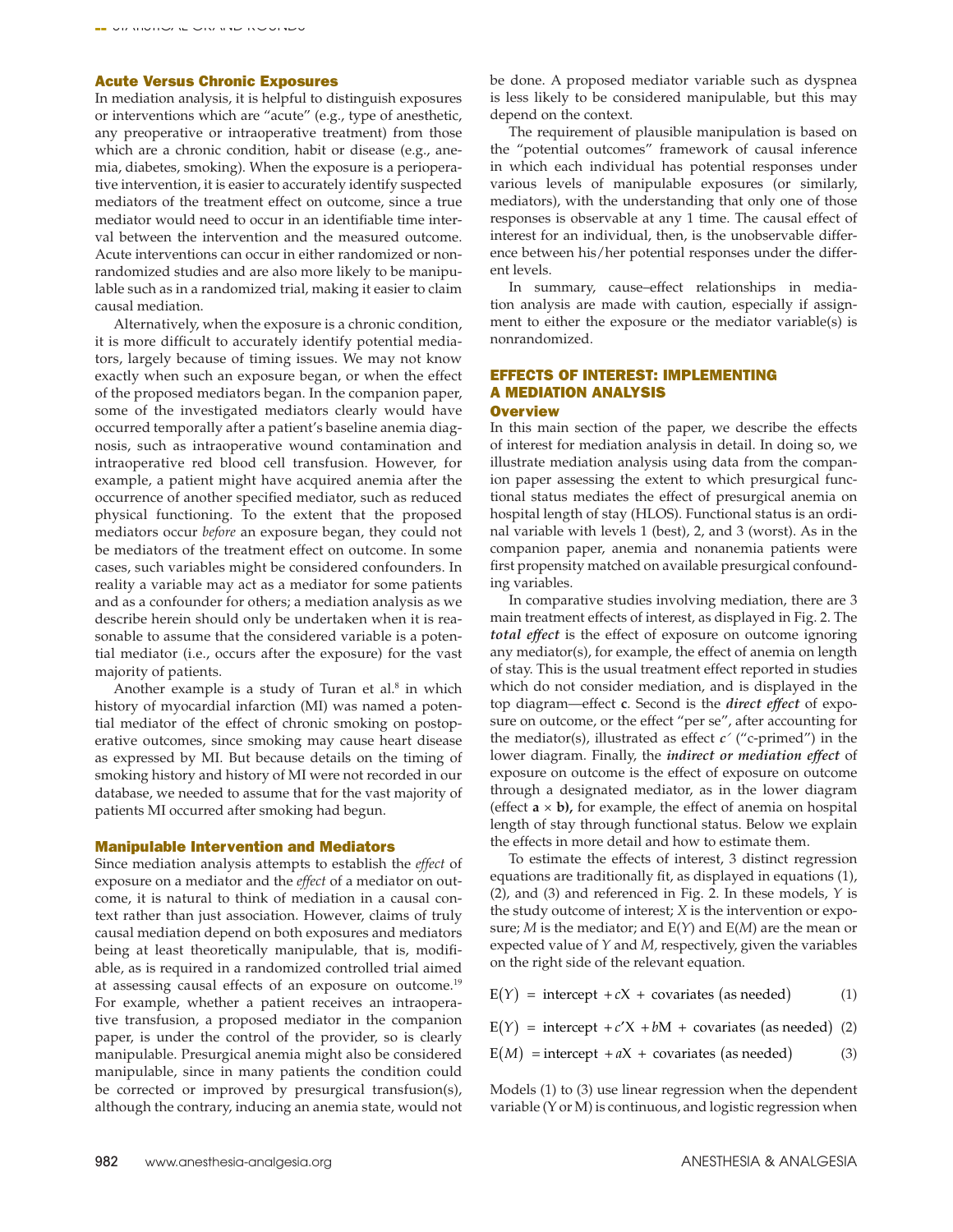

#### Indirect (or mediation) effect =  $a \times b$ Direct effect =  $c'$ **Total effect** =  $\mathbf{c}$  =  $\mathbf{a} \times \mathbf{b}$  +  $\mathbf{c}'$  = indirect + direct

Figure 2. Mediation effects of interest. In the top diagram "c" is the total effect of exposure  $(X)$  on outcome  $(Y)$  ignoring the mediator (M). This is the usual treatment effect reported in clinical studies. In the **bottom diagram** mediation of the effect of anemia on length of stay through functional status is shown, where "a" is the effect of exposure on mediator, and "**b**" is the effect of mediator on outcome. When both effects " $a$ " and " $b$ " are significant, we claim mediation. The mediation effect is estimated as the product  $\boldsymbol{a}$  times  $\boldsymbol{b}$ , or equivalently (for continuous outcome, mediator), as  $c$  (total effect) minus c'. Effect c' ("c-primed") is the direct effect of exposure on outcome while adjusting for mediator. Eq.1, eq.2, and eq.3 refer to Equations (1)–(3) in the text.Note: Although we have added the clinical application, definitions and other details, much of the structure and notation displayed in Figure 2 were borrowed from the website of David Kenny at [http://davidakenny.net/cm/mediate.htm,](http://davidakenny.net/cm/mediate.htm) with permission.

binary. (Technical note: When logistic regression is used [see sections **Extension 1** and **Extension 2**], the left side of the relevant equation is a function of E(*Y*) or E(*M*), that is, log  $(p/(1 - p))$ , where *p* is the probability that  $Y = 1$  or  $M = 1$ given *X* and all covariates.)

We assume throughout that a set of confounding variables is included on the right side (i.e., as independent variables) for each model, as needed. This is particularly important in observational studies if matching on confounding variables was either not done or has resulted in exposure groups still imbalanced on some potential confounding variables. However, in model (2), the adjustment for confounding is needed for all studies (even randomized), as discussed below.

#### Total Effect

The *total* effect of an exposure (e.g., anemia) on outcome (e.g., length of stay) is usually the primary interest in either a randomized or nonrandomized comparative study. It is the effect of exposure (*X)* on outcome (*Y)* while ignoring (i.e., not adjusting for) a prespecified mediator variable. The total effect is estimated by coefficient  $c$  in model  $(1)$ , as seen in the top diagram in Figure 2. A total effect estimated as 1.5, for example, would indicate that the mean length of stay is 1.5 units higher for patients exposed to *X* = 1 (anemic) compared with  $X = 0$  (nonanemic), and that some of that effect may be due to the ignored mediator, functional status.

For the companion paper, we defined *Y* as log-transformed HLOS, since the actual length of stay was not

normally distributed (whereas the natural log-transformed data was close enough for our demonstration purposes). Total effect *c* was estimated as 0.21, implying that the mean (log-transformed) HLOS was estimated to be 0.21 longer (95% CI, 0.19–0.22) for patients with preoperative anemia compared with those without anemia, as in equation (1)\*. By exponentiating the natural log-scaled results, we can also express *c* as the ratio of geometric means (95% CI) of anemia versus nonanemia patients, or 1.246 (1.237–1.254).

The *total* effect can be tested against 0 (H0: *c*=0) using a *t* test, with the SE of *c* given in a typical regression output. In our current data example, it was not necessary to adjust for baseline covariates because the anemia groups were propensity matched on the available factors.

$$
E(Y) = intercept + cX + covariates
$$
 (1)

Mean  $log(HLOS) = intercept + 0.21$  anemic status  $(1 or 0)$   $(1)^*$ 

As explained below in the section Requirements for Claiming Mediation, a significant total effect is *not* required to claim mediation. For continuous outcomes, the total effect is the sum of the direct and indirect effects, which are explained next.

## Direct Effect

The *direct* effect is the effect of exposure (*X*) on outcome (*Y*) independent of the effects of any mediating variables, and may be interpreted as the effect "per se" of the exposure on outcome. Thus, in model  $(2)$ , the coefficient  $c'$  represents the direct effect of exposure on outcome after adjusting for mediator *M*. This is the direct connection between Exposure and Outcome in Figure 2, bottom diagram. For example, a *c*′ of 0.25 would imply that *X* (anemia) is responsible for a difference of 0.25 in mean of *Y* (log-transformed HLOS), or an increase of 28% (i.e.,  $100 \times [1 - e^{0.25}]$ ) in actual mean length of stay, after removing the effect of *M* (functional status) on  $Y$ , the latter estimated by coefficient  $b$  in model (2). The direct effect can be tested using a simple *t* test, as with the total effect.

Again using the companion paper data, we fit equation (2) with results in (2)\* below. Even though the anemia groups are propensity matched, we needed to adjust for all baseline covariables in (2) in attempts to remove confounding from the relationship between *M* and *Y* (see also **Key Assumptions In Mediation Analysis**). The *direct* effect of anemia on outcome, or *c*′, is estimated as 0.19, which is nearly as large as the estimated total effect of 0.21.

$$
Y = intercept + c'X + bM + covariates
$$
 (2)

Mean log (HLOS) = intercept + 
$$
0.19
$$
 a  
nemic status  
+  $0.93$  functional status + covariates  $(2)^*$ 

To the extent that a mediator explains most or all of the effect of *X* on *Y*, the direct effect tends to approach 0. In the companion paper, for example, all of the direct effect odds ratios for the binary outcomes were smaller than the total effect odds ratios (i.e., closer to 1.0), suggesting some mediation through the proposed mediators.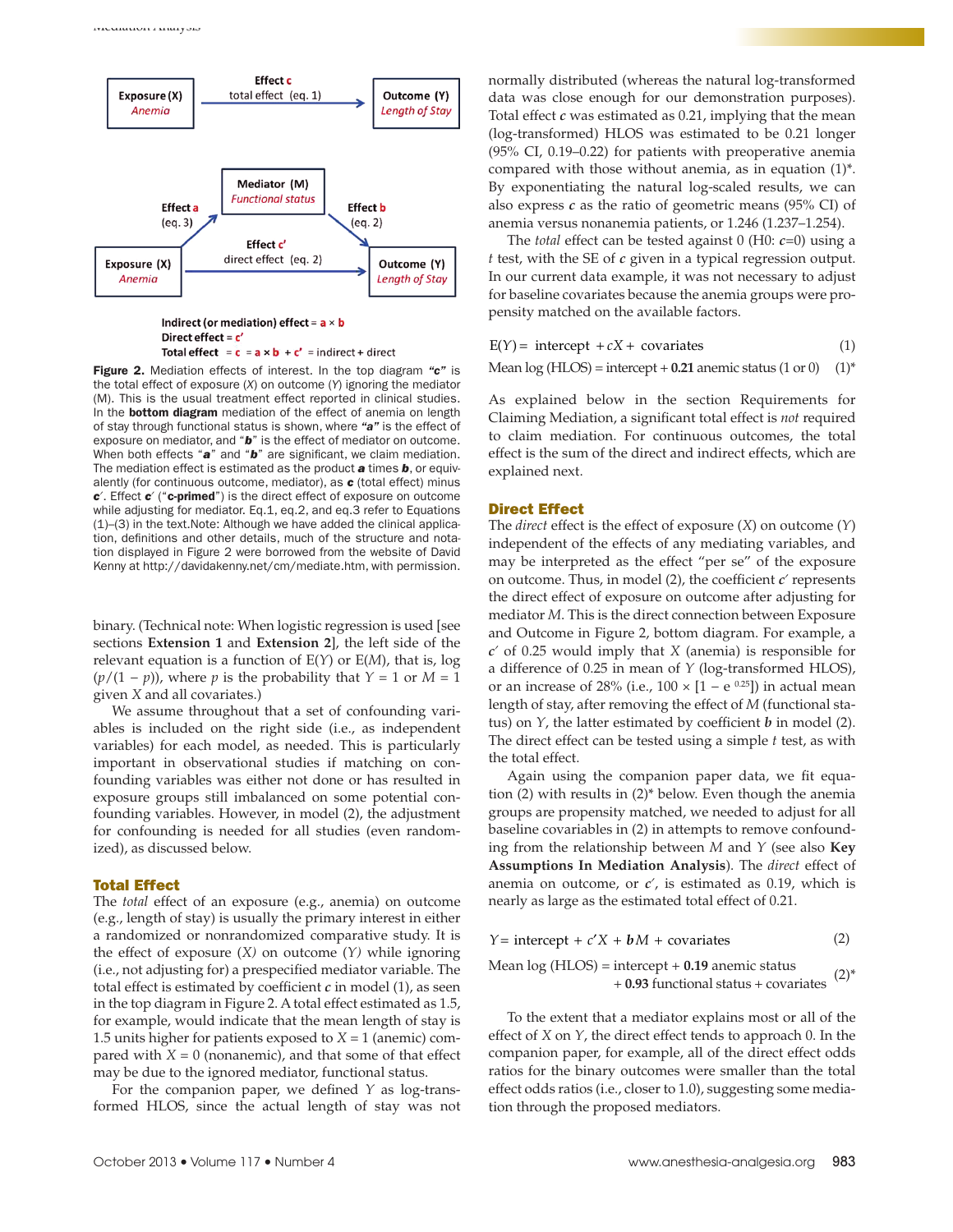#### Indirect or Mediation Effect

Our main interest is in the *mediation* effect(s), quantifying whether and how much of the effect of the exposure on outcome goes through, or is mediated by, certain prespeci fied intermediary or mediator variables. The goal is to elucidate the mechanism(s) as to *how* the exposure affects the outcome.

The indirect or "*mediation*" effect of *X* on *Y* through mediator *M* is estimated in one of 2 ways: the difference method or the product method. These methods produce equivalent results for continuous outcomes, but as will be explained later, this is not the case for binary outcomes.

In the **difference method**, we estimate the mediation effect as the difference between the total and direct effects (i.e., *c − c*′). Using estimates of total and direct effects of 0.211 and 0.190, respectively, from our companion paper, we estimate the mediation effect as *c − c*′**,** or 0.211 − 0.190 = 0.021. We conclude that functional status accounts for about 0.021 log-transformed days, or about 10% of the total effect of anemia on length of stay.

In the **product method**, the mediation effect is estimated as the product *a × b*, where *a* measures the strength of the effect of *X* on mediator *M* in model (3), and *b* is the effect of the mediator on *Y* adjusting for exposure *X* and other covariates in model (2). In Figure 2 (bottom diagram) effects *a* and *b* comprise the pathway from exposure to mediator to outcome.

In our example, we estimate effect  $a = 0.023$  by fitting model (3) using linear regression (we included no baseline covariables since the anemia exposure groups were already propensity score matched). Anemic patients had an average of 0.023 worse functional score (on a scale of 1–3, with 1 being best) than nonanemic patients (95% CI, 0.021–0.025). We conclude that the exposure affects the mediator since the 95% confidence interval does not overlap 0.<sup>*a*</sup>

 $E(M) =$  intercept  $+aX +$  covariates (3)

Mean functional status = intercept  $+$  0.023 anemic status  $(3)^*$ 

We have already estimated effect *b* as 0.93 in equation  $(2)$ <sup>\*</sup> above, that is, the effect of functional status  $(M)$  on logtransformed HLOS (Y) adjusting for anemia (X). A 1-unit increase in functional status increased log-transformed HLOS days an estimated mean of 0.93 (95% CI, 0.91–0.95), or by exponentiating, a ratio of geometric mean length of stay of 2.53 (2.48–2.59).

Since effects  $a$  and  $b$  are significant, there is some evidence/suggestion of mediation (see section **Requirements for Claiming Mediation)**. We estimate the *mediation* effect as the product  $a \times b$ , or  $0.023 \times 0.93 = 0.021$ , with  $95\%$  CI, (0.019–0.023), statistically significant since it does not include 0. See **Appendix 1** for details on calculation of the SE (Sobel method).20 However, since a mediation effect is typically not normally distributed, it is generally preferable to use the nonparametric bootstrap resampling

method to obtain confidence intervals, as we do for later examples.<sup>3,21</sup>

We interpret the estimated mediation effect of 0.021 as the expected change in the outcome for a change of amount *a* in the mediator, where amount *a* is the exposure's (anemia versus nonanemia) effect on the mediator. This is an example of weak mediation because (1) the mediation effect of 0.021 is small, and (2) the anemia exposure has minimal effect on the mediator—an effect of 0.023 is only 2.3% of the distance between functional status levels. A strong mediation effect would have strong effects of both the exposure on the mediator and the mediator on the outcome.

As expected with continuous outcomes, the mediation effect estimated by the difference and product methods was the same (0.021) (although this might not hold if different variables or techniques were used to adjust for confounding in equations [1]–[3]). For binary outcomes, this equality would not generally be the case—adjustments or alternative methods are required (see sections Extension 1: Binary Outcome with Single Mediator and Extension 2: Binary Outcome with Multiple Mediators).

#### Proportion Mediated

An attractive summary measure is the proportion of the total effect due to a specific mediator, estimated as the mediation effect divided by the total effect of an exposure on outcome, or *a × b/c.* This is a useful measure for individual mediators. When there are multiple mediators the ratio is not always easy to interpret, since mediation effects can go in different directions (see section Extension 2: Binary Outcome with Multiple Mediators).

For our example, given the estimated mediation effect  $(a \times b = 0.021)$  and total effect  $(c = 0.211)$ , the estimated proportion of the total effect of anemia due to the mediator, functional status, is 0.021/0.21, or 0.10, about 10% (95% CI, 9%–11% by bootstrap resampling).

## REQUIREMENTS FOR CLAIMING MEDIATION

To claim that the effect of an exposure on outcome is at least partially mediated by a particular variable *M*, the most recent literature2,3,19,22 generally agrees on these 3 requirements:

- 1. **Exposure** *X* **must affect mediator** *M***.** That is, coef ficient  $a$  in equation (3) must be found significantly different from 0.
- 2. **Mediator** *M* **must affect outcome** *Y***, independent of the exposure** *X***.** That is, coefficient  $b$  in equation (2) must be found significantly different from 0.
- 3. Mediation effect must be significant. Although evidence of mediation can be claimed if both effects *a* (the exposure affects mediator, no. 1 above) and *b* (mediator affects outcome, no. 2 above) are significant, it is more convincing if the mediation effect itself, the product  $a \times b$ , is also significantly different from 0. We and others thus make this a third requirement for claiming mediation.

In our companion paper example, the exposure anemia was significantly related to the proposed mediator,

*a* In practice one would probably *not* use linear regression when modeling functional status score since it is ordinal – more appropriate would be a cumulative logit model, for example. Here we use linear regression to keep things simple for demonstration purposes.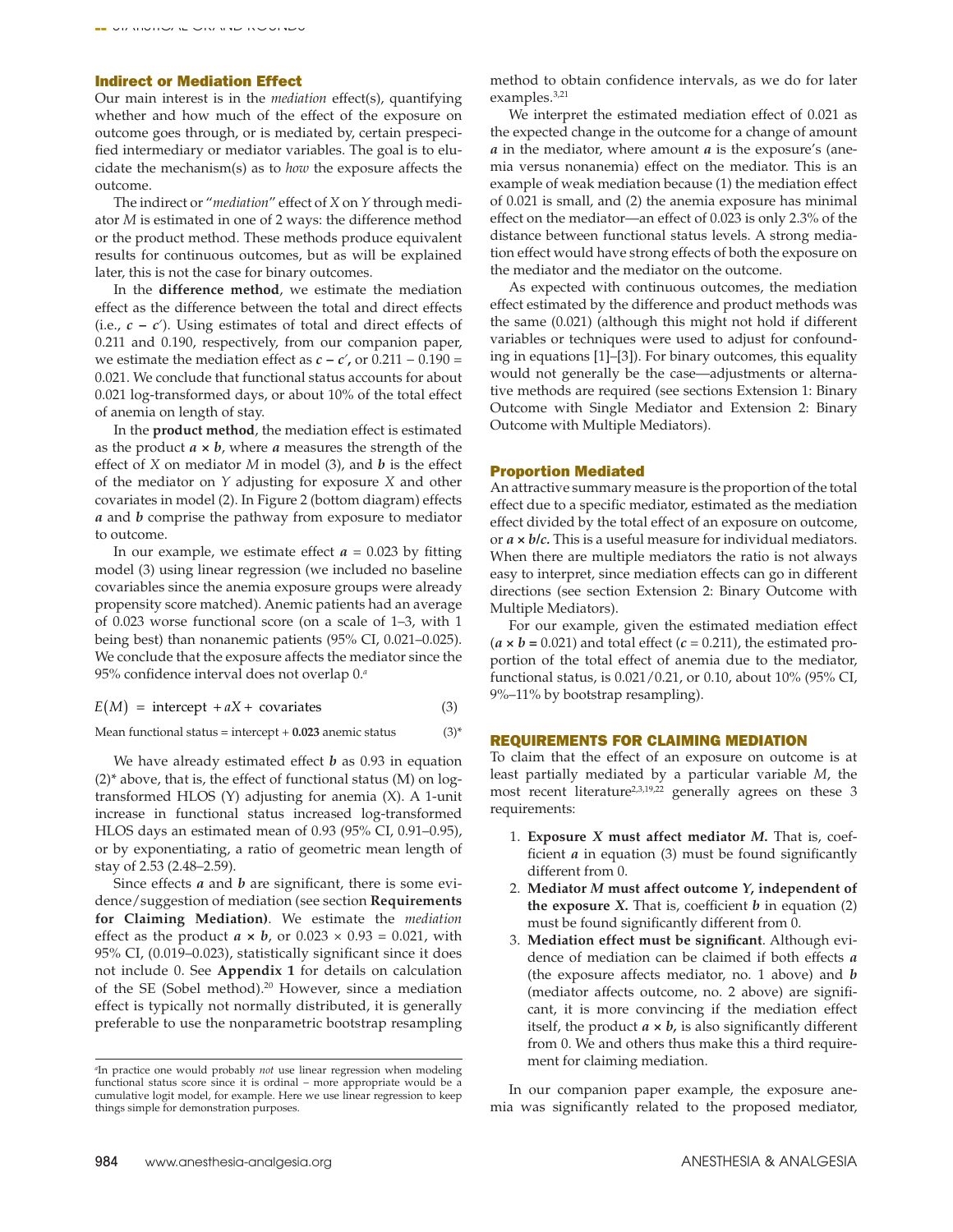functional status (requirement 1). In addition, functional status was related to HLOS after removing the direct effect of anemia on length of stay (requirement 2). Finally, the product of effects *a* and *b* was significant (requirement 3). Since *all* 3 required criteria were significant, we claim that some (a small portion) of the effect of anemia on HLOS goes through functional status.

The more traditional approach to claiming mediation had 2 additional requirements, [Baron and Kenny 23] namely, that the total effect is significant and that it is substantially larger than the direct effect. In **Appendix 2,** we explain why these are no longer considered required.

# KEY ASSUMPTIONS IN MEDIATION ANALYSIS 1. Causal pathway

As mentioned, we assume that the mediator lies on the causal pathway between the exposure and outcome, such that the exposure causes the mediator and the mediator causes the outcome, as  $X \to M \to Y$  (Fig. 2, bottom). Besides the ordering, it is required that none of the arrows are bidirectional, for example, we assume that the mediator affects the outcome but not vice versa. In our example, we assume that length of stay would not affect presurgical functional status, and functional status would not affect anemia status.

## 2. Manipulable Exposure and Mediator

As explained above, based on a potential outcomes understanding of causal inference, both exposure and mediator should be at least theoretically manipulable as a minimal condition to be able to claim causal mediation. For a particular individual, potential values of the mediator at each value of the exposure, and potential values of the outcome at each possible value of the mediator, must be plausible to discuss the causal effects of the exposure on the mediator or the mediator on the outcome.

Based on the above, for example, could one claim causal mediation in an analysis assessing whether cholesterol mediates the relationship between a particular genotype and risk of a heart attack? Typically, baseline conditions such as demographics would not be considered manipulable, although one might envision gene therapy or other sophisticated schemes to observe potential outcomes of the mediator or outcome from the same individual both with and without the exposure (e.g., the gene).

#### 3. No Confounding

To claim causal mediation, we assume minimal or no confounding of the relationships between exposure and mediator(s), between exposure and outcome, or between mediator(s) and outcome.

We claim to have removed most of the potential confounding of the relationships between *exposure* and *mediator* (equation [3]) and between *exposure* and outcome (equation [2]) by using a randomized exposure. In nonrandomized studies, it is important to use either propensity-matched exposure groups (as in the companion paper example) or else to adjust for available preexposure confounding variables in equations (2) and (3). To the extent this has been done well, one considers discussing the "effect" of the

exposure on the mediator and on the outcome, rather than just association.

However, additional steps must be taken to adjust for confounding of the *mediator*–*outcome* relationship in equation (2) to discuss the effect of *mediator(s)* on outcome. Exposure groups being either randomized or propensity matched does not remove confounding from the *mediator*– *outcome* relationship. In some studies, the mediator variable can be randomized. A more practical solution is to adjust for all available preexposure potentially confounding variables when fitting equation (2), as done above in our reanalysis of the companion paper data, even when exposure groups are propensity matched. It is *not* appropriate to adjust for postexposure covariables, since they might be affected by the exposure and so adjusting for them would bias results. (Specifically, the mediation effect can be expressed as the effect of the mediator *M* on outcome *Y* as a result of the effect of exposure *X* on *M* [effect *a***]**. Adjusting for a variable on the causal pathway between *X* and *M* when estimating the effect of *M* on *Y* [*b* in {2}] could remove some of the effect of *X* on *M,* thus biasing the mediation effect estimated as  $a \times b$ .)<sup>b</sup>

## 4. No Interaction Between Exposure and Mediator on Outcome

We assume that the exposure and mediator have independent effects on the outcome.<sup>2,24</sup> However, this is easily assessed by including the appropriate exposure–mediator interaction term(s) into model (2).

An exposure–mediator interaction means that the effect of exposure on outcome depends on the observed level of the proposed mediator, and likewise the effect of mediator on outcome varies by level of the exposure. To the extent that there is an exposure–mediator interaction, and particularly when the effects change direction (not just amount) for different levels of the other variable, the overall estimated mediation effects would not be very interpretable. This is not to say that mediation does not exist in such situations it is just more difficult to identify and describe. The exposure–mediator interaction is a testable assumption and so should always be assessed.

In our companion paper example, the exposure– mediator interaction was found to be significant  $(t = 15.3)$ , *P* < 0.001), implying that the effect of anemia on length of stay depends on functional status level, and the effect of functional status on outcome varies by anemia status. However, the interaction is one of degree and not of direction. For example, the anemia "direct effect" is positive for all levels of functional status (effect *c*′ =0.20, 0.40, 0.43 for functional status 1, 2, and 3, respectively), implying that anemic patients have longer mean length of stay for any level of functional status, although less so for the best functioning patients. Likewise, the functional status effect on length of stay is positive for both anemia ( $b = 0.58$ ) and nonanemia ( $b = 0.42$ ) patients, although stronger for anemia patients.

<sup>&</sup>lt;sup>b</sup>Note that since mediation is typically assessed using the product method of *a* **×** *b*, it is particularly important to remove confounding from equations (2) and (3). This holds regardless of whether the outcome and mediator are continuous or binary variables.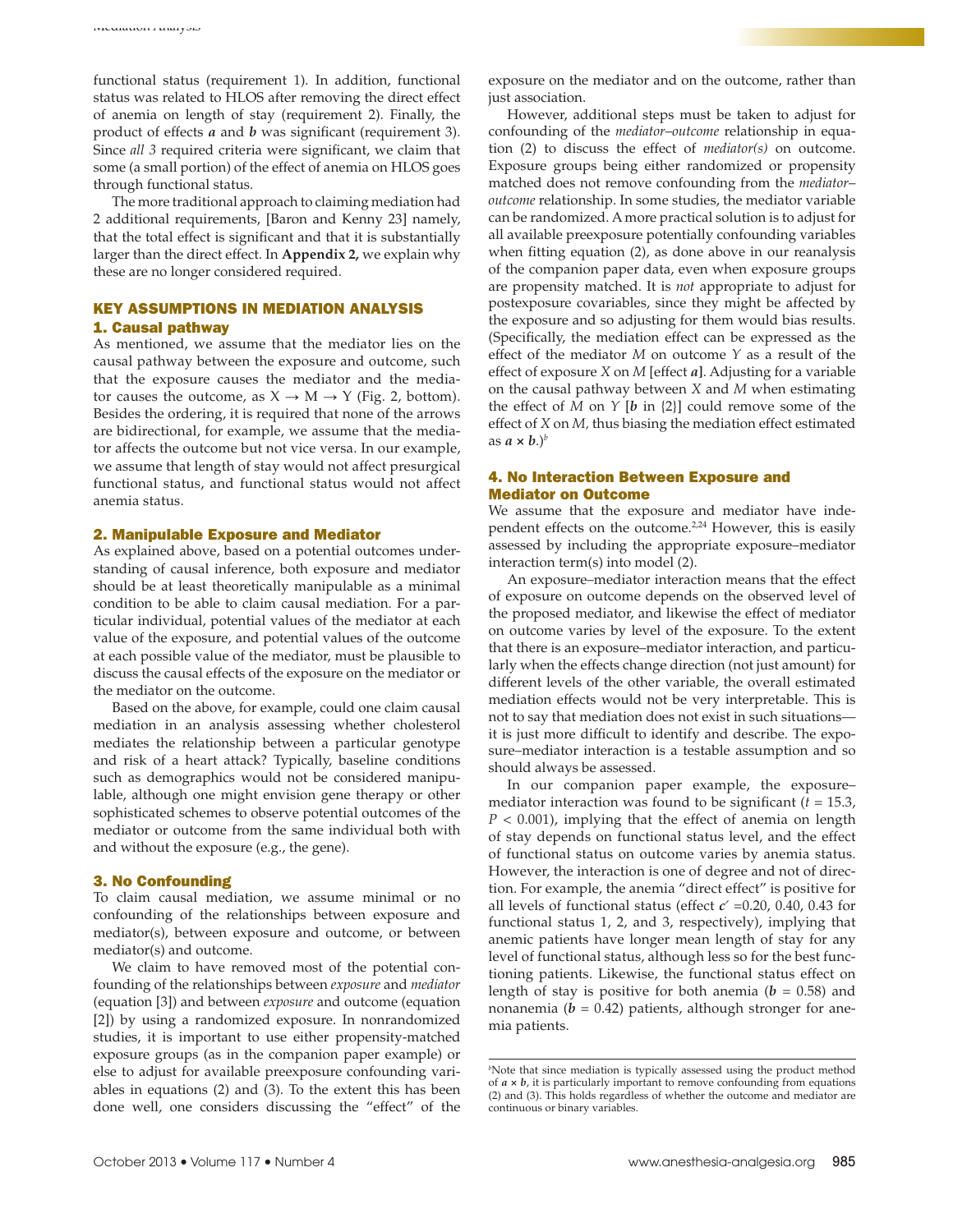#### 5. Usual Model Assumptions

Finally, the usual model assumptions for linear and/or logistic regression apply. For example, we assume observations are independent and that the functional form of the model fits the data reasonably well (e.g., linear regression assumes a linear relationship). Missing data is more of an issue in mediation analysis than it usually is. Also, while some exposure–mediator correlation is required to claim mediation, too much exposure–mediator correlation can result in greatly increased SEs for the effect of the mediator on outcome (effect *b* in equation [2]), thus reducing power when assessing mediation.<sup>3</sup>

Given the above required assumptions, the reader can appreciate that it is quite difficult to confidently claim mediation, even in studies with a randomized intervention. However, careful design and analysis can lead to stronger suggestions of mediation (or lack thereof). The following sections **Extension 1** and **Extension 2** are critical for those planning or conducting mediation analyses with binary outcomes. However, these sections are not crucial to the basic concepts of mediation analysis, which have been covered above.

# EXTENSION 1: BINARY OUTCOME WITH SINGLE ORDINAL MEDIATOR

We use data from the companion paper to assess whether baseline functional status (levels 1, 2, and 3, with 3 being worst) is a mediator of the effect of anemia on 30-day mortality, a binary outcome. With a binary (yes/no) outcome such as any of the 9 complication events in the companion paper, we cannot assess mediation using the simple total effect minus direct effect "difference" method (*c* minus *c*′) from equations (1)–(3). For a binary outcome, logistic regression is used for equations (1) and (2). Since the residual variance is fixed in logistic regression, the scale of the outcome variable is not the same across equations having different predictors, and therefore the equality between the difference method and the *a × b* "product" method which holds for linear regression no longer holds.<sup>2</sup> Methods for assessing mediation with a binary outcome, particularly how to assess and express the mediation effect, is an active area of statistical research—that is, there is still is no generally accepted method. We therefore present >1 method for assessing mediation with binary outcomes, with the quali fication that the jury is still out on the best or most accurate method.

MacKinnon et al.<sup>2</sup> and others claim that if the outcome is binary and the mediator is continuous (or ordinal), choices are to first standardize the regression coefficients and use the *c* minus *c*′ method, or else to approximate the mediation effect using the *a × b* "product" method, and then estimate the proportion mediated.<sup>2</sup> We demonstrate both methods and compare results for our data example. For both approaches, we estimate confidence intervals using bootstrap resampling<sup>21</sup> since it is more reliable than the traditional Sobel method, particularly for nonnormal outcomes.2,25

More recently, some researchers have concluded that the above-mentioned approaches are not sufficient to assess mediation effects (and particularly, to make causal

inference on the mediation effects) when the outcome is binary. Imai et al. $26$  (2010) showed that when using the standardization method with a binary outcome, the proportion of the total effect mediated by the mediator only accurately estimates the true proportion mediated when the direct effect is rather small relative to other effects. Thus, Imai at el.<sup>26</sup> (2010) and others [e.g., Albert and Nelson 12] have proposed estimating mediation effects using the "potential outcomes" framework. In this framework, mediation is defined as the expected difference in a subject's potential outcomes at levels of the mediator that would result under one value of the exposure versus the other (complicated by the fact that only 1 potential mediator value and 1 potential outcome value is observable for a subject). For a continuous outcome, assuming there is no interaction between exposure and mediator on the outcome, the potential outcome and traditional methods would give the same results. Further details on this class of methods is beyond the scope of this article, but some form of this methodology may well represent the future of mediation analysis for both continuous and noncontinuous outcomes.

We proceed with the goal of assessing whether any mediation is present in our example and also estimating the proportion of the total effect which is mediated by the chosen mediator. We use the product method (both standardized and nonstandardized), with the qualification that the estimates will only be approximate and should be interpreted with caution. We also apply the method of Imai et al.26 (2010) as a sensitivity analysis.

Since we have a binary outcome, we use logistic regression for equations  $(1)^\wedge$  and  $(2)^\wedge$  below so that effects *b*, *c*, and  $c'$  are log-odds ratios, and  $p$  is the probability that the outcome of interest *Y* (here, 30-day mortality) is 1 (or yes) for a particular subject given their observed values of exposure *X* and any other variables on the right side of the equation (i.e., *M* and/or covariates).

| $log (p/(1-p)) =$ intercept + c X                     | + covariates $(1)^\wedge$     |     |
|-------------------------------------------------------|-------------------------------|-----|
| $log (p/(1-p)) =$ intercept + 0.46 X                  | + covariates $(1)^{\wedge *}$ |     |
| $log (p/(1-p))$ = intercept + $c'X + bM$ + covariates |                               | (2) |
| $log (p/(1-p)) =$ intercept + 0.41 anemia             |                               |     |

+ **0.74 functional status** + covariates (2)^ \*

Using the traditional method, the total effect of anemia on mortality would be estimated as  $c = 0.46$  (exponentiate to obtain odds ratio of 1.5 [95% CI, 1.4–1.7]). However, when the outcome is binary, the total effect cannot be reliably estimated from  $c$  in  $(1)^{x}$ , but rather (according to some authors) by the sum of the estimated direct and indirect effects, or else by first standardizing, both of which are done below. The direct effect of anemia on mortality is estimated as *c*′ = 0.41 (exponentiate to obtain odds ratio of 1.5 [1.4–1.6]) using equation  $(2)^{^*}$ . We further estimate the effect of anemia on the mediator as  $a = 0.023$  (0.021–0.025), that is, the difference in mean functional status for anemic versus nonanemic, as in  $(3)^*$  above. Finally, we estimate the effect of the mediator on mortality adjusting for exposure as  $b = 0.74$  (exponentiate to obtain odds ratio 2.1 [1.9–2.3]) in  $(2)^{**}$ . We next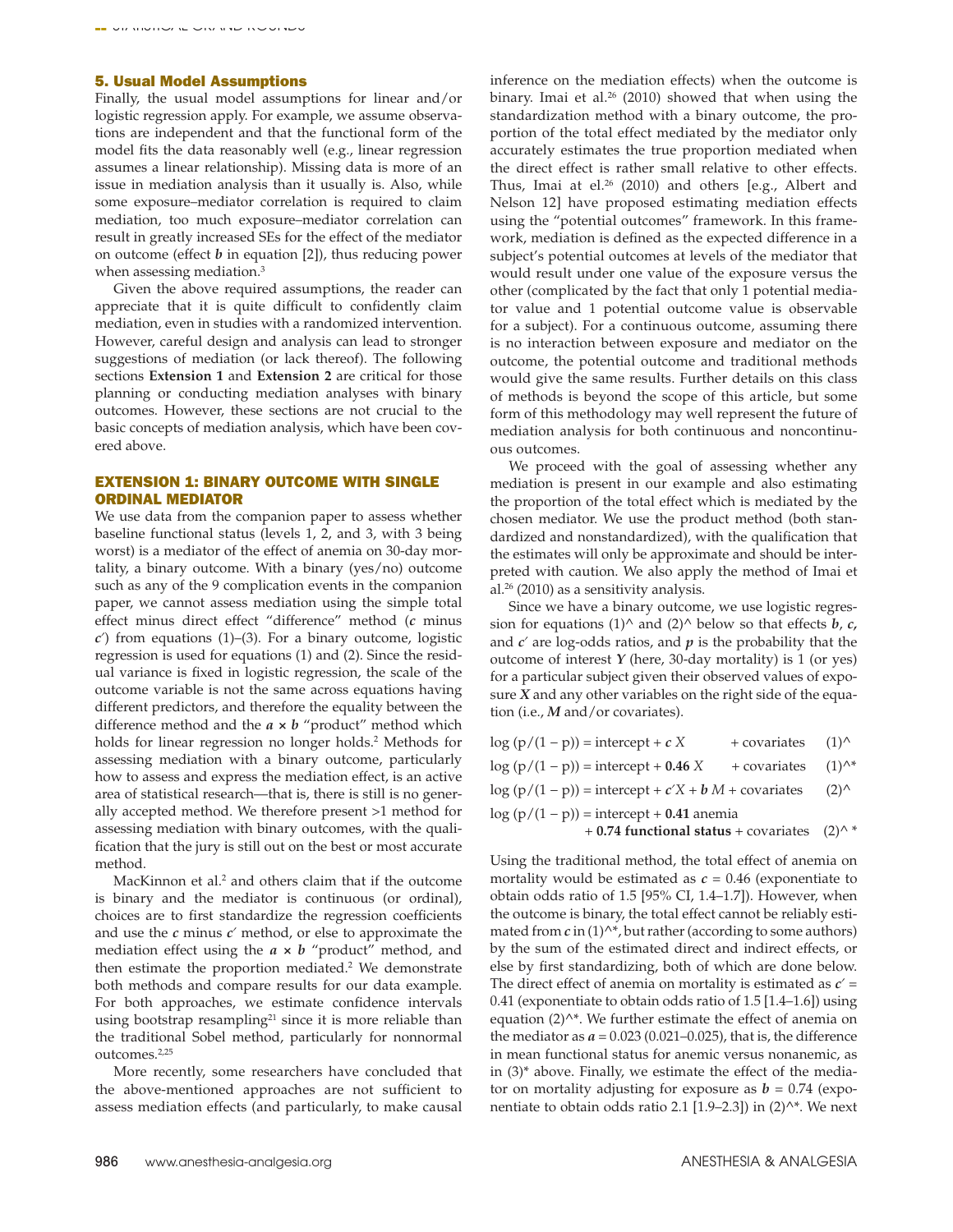estimate the mediation (i.e., indirect) effects both with and without standardizing the effects estimated here.

## Product Method—Unstandardized Effects

Since both effects  $a$  and  $b$  are significant in our example, there is some evidence of mediation. This may be a more reliable finding (given the above discussion) than the following specific estimates of the mediation effect itself. Using the *a × b* method, the mediation (or indirect) effect is estimated as *a × b* = 0.023 × 0.74 = 0.0167 (95% CI, 0.01–0.02 by bootstrap resampling), and is interpreted as the expected change in the log-odds of having the outcome for a change of 0.023 (i.e., the change due to the exposure) in the log-odds of having the mediator. The proportion of the total anemia effect explained by functional status is calculated as (*a × b*)/*TE*, where *TE* is the estimated total effect, calculated as the direct effect plus the mediation effect [as noted above, with a binary outcome, we do not rely on the estimated effect *c* to represent the total effect]. The estimated proportion of the total effect of anemia on mortality mediated by functional status is thus  $0.0167/(0.41 + 0.0167) = 0.0167/0.4267 = 0.039$ , or about 4%.

## Product Method—Standardized Effects

Using the standardization method detailed in **Appendix 3** to account for the fact that outcomes are not on the same scale across equations, standardized estimates of the total effect (*c*) and direct effect (*c*′) are 0.256 and 0.226, respectively, for a difference of 0.030 to estimate the mediation effect. This estimate of the mediation effect is expectedly different from the results of the unstandardized *a × b* method in the preceding paragraph (0.0167) since results are on different scales. However, as shown in **Appendix 3,** we also obtain standardized estimates of effects *a* and *b*. Using the product method on those results, the standardized *a × b* mediation effect is estimated as  $0.023 \times 0.404 = 0.0092$ , which explains 4% (95% CI, 2.8–4.5) of the total effect of 0.235 ( $a \times b + c' =$  $0.0092 + 0.226 = 0.235$ , very similar to the nonstandardized *a × b* method above.

## Potential Outcomes Method

Finally, we estimate the proportion of the total effect of anemia on mortality mediated by functional status using the potential outcomes method of Imai et al (applied using the "mediate" function in the R "mediation" package). This method begins with regression models  $(2)^\wedge$  and (3) and then simulates potential outcomes under various scenarios of exposure and mediator values. The estimated potential outcomes are used to estimate the mediation effect overall and under both levels of exposure. Using this method, the percent of the total effect mediated by functional status (95% CI) was estimated as 8, (6–16), somewhat higher than what was found using the above product methods.

Finally, the interaction between the exposure (anemia status) and mediator (functional status) on outcome (mortality) was not significant ( $P = 0.11$ ), fulfilling one of the requirements for claiming mediation. We conclude that there is a small percent of the anemia effect of mortality mediated by functional status.

# EXTENSION 2: BINARY OUTCOME WITH MULTIPLE BINARY MEDIATORS

# Anemia Study Example

In the companion paper, we assessed the association between presurgery anemic status (yes/no) and 9 primary outcomes, all of which were binary (yes/no) complication events. For each outcome, we considered 6 mediator variables, including 5 binary and 1 continuous (i.e., duration of surgery). Outcomes were analyzed individually, reporting the "total effect" and "direct effect" (i.e., adjusting for mediators) of anemia on each outcome. We concluded that there was evidence of mediation when a direct effect was much smaller than a total effect, but we did not quantitatively assess the specific mediation effects. Here we assess the mediation effects from the companion paper in more detail. For simplicity, we change duration of surgery to a binary outcome defined as "1" if above 120 minutes and "0" otherwise; we thus consider 6 binary mediators. For the sake of interest, we add a 10th outcome of "any major complication", defined as "1" if any of the 9 original outcomes were observed and "0" otherwise. (Note: Since the outcome *Y* is binary for this example, equations  $(1)^\wedge$  and  $(2)^\wedge$  are fit using logistic regression [as done with a single binary outcome in **Extension 1**], not linear regression).

In the below analysis of the companion paper, we focus on estimating mediation effects separately for each mediator (for each outcome), as opposed to the overall proportion mediated or the total amount of mediation. Although with multiple mediators, the *overall proportion mediated* can be calculated as the sum of the individual mediation effects divided by the total effect; this is not a consistently reliable summary measure because different mediation effects can tend to cancel each other out if in different directions, that is, some positive and some negative. Even if all effects are in the same direction, the overall proportion mediated may still not be a sufficient summary measure because one would typically want to know which variables are responsible for the most mediation.

## Multiple Mediator Analysis

Here we expand the methods discussed in section **Extension 1** to the case of multiple mediators. All of the qualifications expressed in that section apply here as well. When there are multiple mediators (say *k*), the equations used to assess mediation using the traditional approach are modified as follows. Equation  $(2)^\wedge$  above (for a single mediator) is expanded to include a term for each mediator, as in  $(2)^{\wedge \wedge}$  below, so that with *k* potential mediators (here, 6) there are now *k* estimates of *b* (1 for each mediator)—that is, the effect of mediator on outcome, adjusting for all other mediators in addition to the exposure *X*. A separate equation (3) is fit for the effect of exposure on each mediator, as below, giving *k* estimates of parameter *a* (1 for each mediator). In equations  $(1)^\wedge$  and  $(2)^\wedge$  below, *p* is the probability for a particular subject that  $Y = 1$  given  $X$ ,  $M$ , and covariates. We fit equations  $(1)^\wedge$  (unchanged from above) and  $(2)^\wedge$  for each of the outcomes of interest.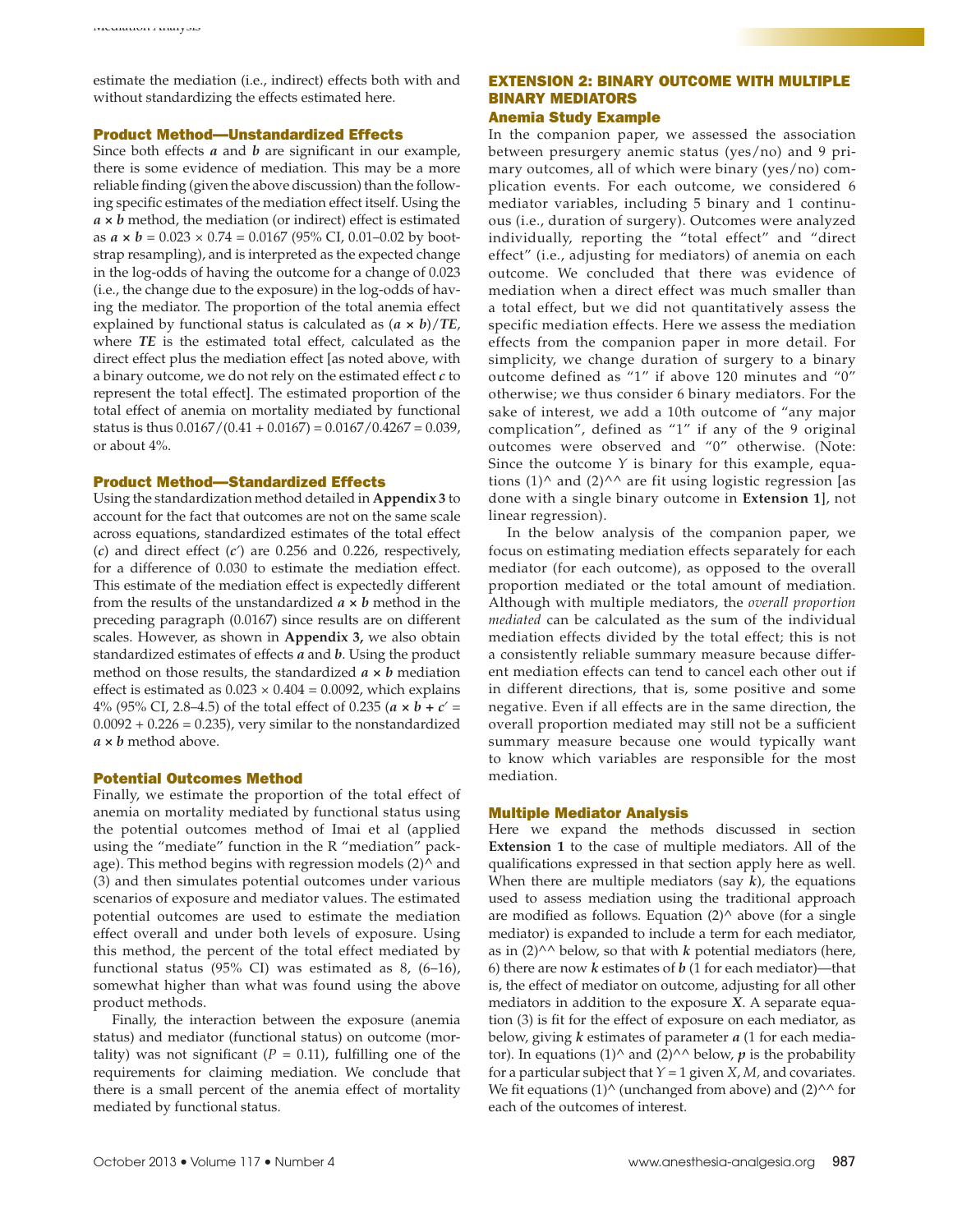|  | Table 1. Specific Mediation Effects on the Mortality Outcome—Companion Paper Data |  |
|--|-----------------------------------------------------------------------------------|--|
|  |                                                                                   |  |

| <b>Mediator</b>                  | Effect a<br>exposure on mediator <sup>a</sup> | <b>Effect b</b><br>mediator on outcome <sup>a</sup> | $a \times b$<br>mediation effect <sup>a</sup> | Ratio ( $\times$ 100) of<br>specific mediation<br>effect to total effect <sup>b</sup> |
|----------------------------------|-----------------------------------------------|-----------------------------------------------------|-----------------------------------------------|---------------------------------------------------------------------------------------|
| 1. Open wound                    | 0.66 (0.61 to 0.70)                           | $0.07$ (-0.11 to 0.25)                              | $0.05 (-0.07 \text{ to } 0.16)$               | $2(-13 \text{ to } 20)$                                                               |
| 2. RBC transfusion               | $0.89$ (0.85 to 0.93)                         | $0.94$ (0.81 to 1.05)                               | $0.82$ (0.71 to 0.94)                         | 54 (40 to 61)                                                                         |
| 3. Dyspnea                       | 0.11(0.09 to 0.13)                            | $0.54$ (0.43 to 0.64)                               | $0.06$ (0.04 to 0.08)                         | 5(2 to 8)                                                                             |
| 4. Wound contamination           | $-0.07$ ( $-0.08$ to $-0.05$ )                | $-0.49$ ( $-0.59$ to $-0.39$ )                      | $0.03$ (0.02 to 0.04)                         | 3(2 to 4)                                                                             |
| 5. Independent functional status | $-0.50$ ( $-0.55$ to $-0.46$ )                | $-0.77$ ( $-0.90$ to $-0.64$ )                      | $0.38(0.31)$ to $0.45$ )                      | 26 (19 to 36)                                                                         |
| 6. Duration of surgery $> 2 h$   | $-0.04$ ( $-0.06$ to $-0.03$ )                | $-0.27$ ( $-0.41$ to $-0.13$ )                      | $0.01$ (0.00 to 0.02)                         | 0(0 to 1)                                                                             |

Confidence intervals estimated using bootstrap resampling with 500 resamples

<sup>a</sup>Estimated effects are on the log-odds ratio scale.

<sup>b</sup>Ratio calculated as 100 × ([specific mediation effect a × b]/total effect), where total effect is sum of all mediation effects (i.e., sum of a × b column) and the direct effect  $\mathbf{c}'$  estimated from equation (2) $\wedge\wedge$ .

| $log (p/(1-p))$ = intercept + $cX$ + covs [as above]        | $(1)^{\wedge}$                                          |
|-------------------------------------------------------------|---------------------------------------------------------|
| $\log (p/(1-p))$ = intercept + $c'$ X + $b_1 M_1 + b_2 M_2$ |                                                         |
| $+ b_3 M_3 + + + b_k M_k + \text{covs}$                     | $(2)$ <sup><math>\wedge</math><math>\wedge</math></sup> |

 $E(M_1) =$  intercept  $1 + a_1 X + \text{covs}$  (3.1)

 $E(M_2) =$  intercept  $2 + a_2 X + \text{covs}$  (3.2)

 $E(M_k) =$  intercept k +  $a_k X$  + covs (3.k)

To estimate the ratio of each specific mediation effect to the total effect of anemia on an outcome of interest, we generalized the product method described in *Extension 1* to the case of multiple mediators. This ratio is not a true proportion because it can easily be negative (due to either negative specific mediation effects or negative sum of mediation effects) or greater than 1. Therefore, we refer to it as a ratio or a percent. Analogous methods have been used by others for continuous outcomes. First, for a given outcome variable (say 30-day mortality), the mediation effect for a particular mediator (say mediator 1) was estimated as the product of  $a1$  from equation (3.1) and  $b1$  from equation (2) $\wedge\wedge$ , or *a1 × b1*. This was done for all 6 proposed mediators for the given outcome, resulting in 6 mediation effects. Since all outcomes and mediators are binary, the specific mediation effects are the product of 2 log-odds ratios, that is, the effect of exposure on mediator (*a*) and effect of the mediator on outcome (*b*). These were summed across mediators to estimate the total mediation effect, or total indirect effect,

as  $\sum_{i=1}^{\infty} a_i b_i$ .<sup>*c*</sup> We then estimated the total effect of anemia on *i*= 6

30-day mortality (which we refer to as *TE*) as the sum of the total indirect effect and the direct effect estimated from *c*′ in equation  $(2)^{\wedge \wedge}$ . Finally, we estimate the ratio of specific mediation effects to the total effect of anemia on the outcome as the specific mediation effect divided by TE. As in section Extension 1, confidence intervals were obtained via bootstrap resampling.

We also used this product method after standardizing the estimates *a, b,* and *c*′ in a method analogous to that shown in **Appendix 3** for a single mediator. We first divided coefficients *a* and *b* by the SD of the predicted outcome for the relevant equation and then used the product method as above. Standardized and nonstandardized results on the proportion of the total effect due to each proposed mediator were very similar (typically within 1–2 absolute percent of each other, data not shown).

*Example*. For the 30-day mortality outcome, Table 1 gives estimates of effects *a* and *b* and their product (i.e., the mediation effect) for each of the 6 proposed mediators. For the open wound mediator, for example, effects *a* and *b* were estimated as log-odds ratios of 0.66 (95% CI, 0.61–0.70) and 0.07 (−0.11 to 0.25), respectively, for a mediation effect (95% CI) of  $a \times b = 0.05$  (-0.07 to 0.16), nonsignificant because it contains 0. The sum of the mediation effects across media-

tors gave an estimate of  $\sum_{i=1}^{6} a_i b_i = 1.32$ . The estimate of *c*<sup>*'*</sup>

(direct effect) from equation  $(2)^{\wedge\wedge}$  was a log-odds ratio of 0.28. The total effect *TE* was thus estimated as 1.32 (indirect  $effect$ ) + 0.28 (direct effect) = 1.60. Finally, the specific/total ratio (or percent mediated) for each mediator (and 95% CI) was estimated as mediation effect divided by *TE* × 100 (last column of Table 1). For open wound, it was 2% (−13% to 20%). All mediation effects in Table 1 except for the open wound mediator (row 1) are significant at the  $0.05$  level since the 95% confidence intervals do not contain 0.

As explained in *Requirements for claiming mediation*, mediation can be claimed if both effects *a* and *b* as well as the mediation effect  $a \times b$  are significantly different from the null hypothesis value (0 on raw scale, 1 on odds ratio scale). For example, RBC transfusion appears to be a clear mediator of the anemia effect on mortality since the log-odds ratio (95% CI) for anemia status on RBC transfusion (effect *a*) is 0.89 (0.85–0.93), the effect for RBC transfusion on outcome (effect *b*) is 0.94 (0.81–1.05), and the mediation effect (*a × b*) is 0.82 (0.71–0.94).

Mediation effects can be either positive or negative, depending on the signs of the *a* and *b* effects. When both *a* and *b* are negative, the mediation effect becomes positive. For example, anemia was associated with lower odds of independent functional status (*a* = log-odds ratio of −0.50), and independent functional status was associated with lower odds of mortality (*b* = log-odds ratio of −0.77), for a positive mediation effect of  $a \times b = 0.38$ , Table 1.

For the 30-day mortality outcome, we also applied the potential outcomes method of Imai26 (2010) as described above. The ratio (or percent) mediated by each of the 6 mediators was at least in the same ranking order as those reported in Table 1 for the product method, and some of them were almost identical (results not shown).

<sup>&</sup>lt;sup>c</sup>Another apparent option would be to define the total indirect effect as the sum of the *absolute* values of the specific indirect effects, with the advantage that indirect effects in opposite directions would not cancel each other out when summarizing the relative contribution of a specific mediator. However, using the raw indirect effects (as we have done) allows the total indirect effect to represent the *net* mediation effect across mediators.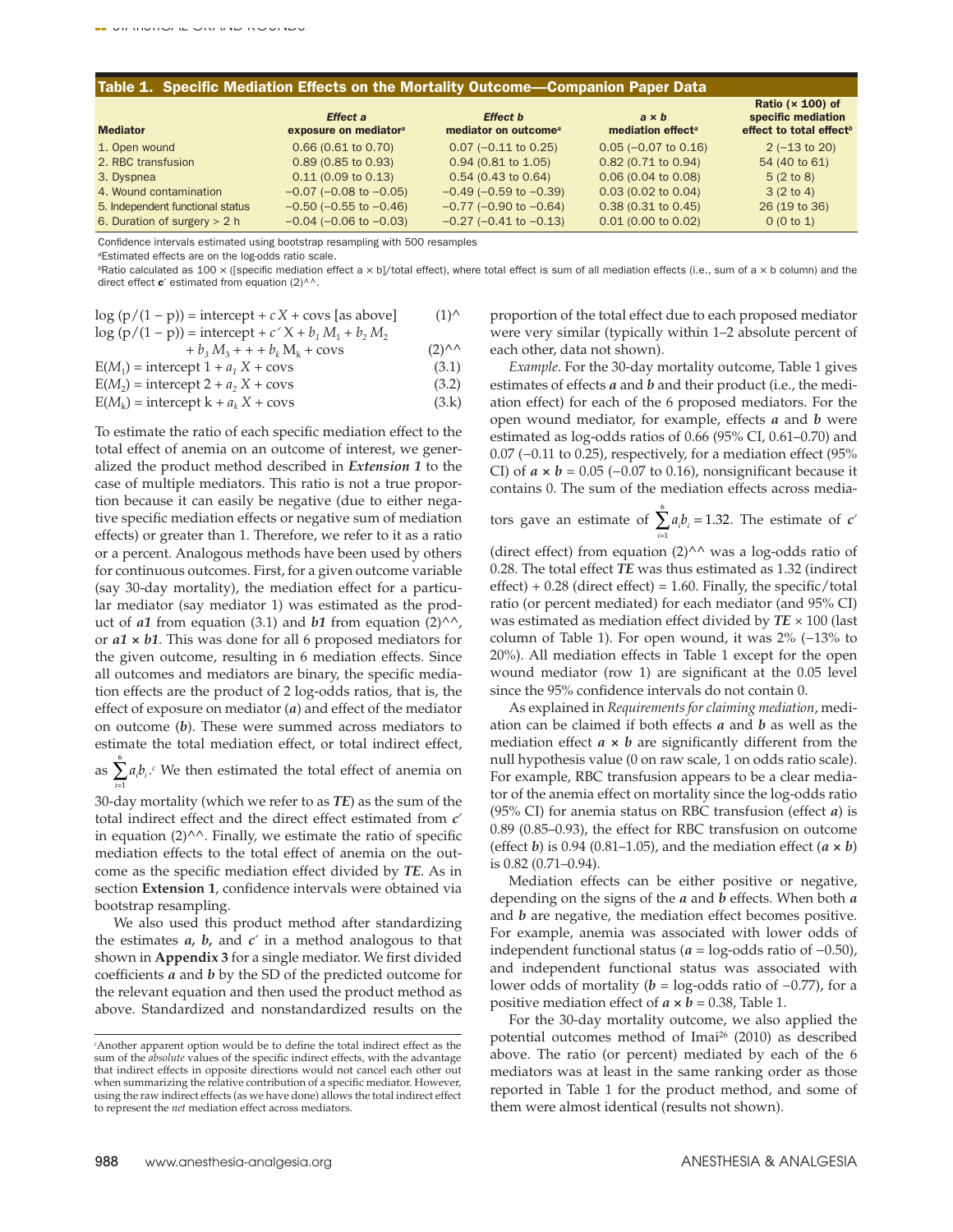|                                |                                |                                                                                              | Table 2. Total, Direct, and Mediation Effects for Each Outcome—Companion Paper Data                                       |                         |               |                |                                                                                  |                                  |                           |
|--------------------------------|--------------------------------|----------------------------------------------------------------------------------------------|---------------------------------------------------------------------------------------------------------------------------|-------------------------|---------------|----------------|----------------------------------------------------------------------------------|----------------------------------|---------------------------|
|                                |                                |                                                                                              |                                                                                                                           |                         |               |                | Ratio of specific mediation effect to total effect (x 100) (95% CI) <sup>a</sup> |                                  |                           |
| complication<br><b>Outcome</b> | effect (95% CI)<br>Naive total | Total effect (95% CI)                                                                        | Direct effect (95% CI)                                                                                                    | open wound              | <b>RBCs</b>   | <b>Dyspnea</b> | <b>Wound contam</b>                                                              | functional status<br>Independent | $100$ urs $>2$<br>Surgery |
| Systemic                       | 0.23(0.18 to 0.28)             | 1.39 (1.27 to 1.52)                                                                          | 0.10(0.05 to 0.15)                                                                                                        | 24 (20 to 28)           | 40 (37,45)    | 2(1 to 3)      | 5(4 to 6)                                                                        | 22 (18 to 25)                    | (0 t 0)                   |
| Respiratory                    | 0.26(0.20 to 0.31)             | 1.30 (1.17 to 1.42)                                                                          | 0.10 (0.04 to 0.16)                                                                                                       | 5(1 to 11)              | 55 (50 to 61) | 4(3 to 5)      | 3(2 to 4)                                                                        | 24 (20,28)                       | 1(0 to 1)                 |
| Wound Infection                | $0.02$ ( $-0.01$ to $0.05$ )   | 0.69(0.62 to 0.76)                                                                           | $-0.03$ $(-0.06$ to 0.00)                                                                                                 | 50 (45 to 58)           | 25 (18 to 30) | $1(0 to 2)$    | $9(7 \text{ to } 12)$                                                            | 20 (15 to 24)                    | (1 to 1)                  |
| <b>Urinary</b>                 | 0.24(0.19 to 0.30)             | 1.04 (0.90 to 1.15)                                                                          | 0.14(0.08 to 0.20)                                                                                                        | 7(2 to 14)              | 48 (42 to 54) | $2(1 to 2)$    | 4(3 to 5)                                                                        | 26 (22 to 31)                    | (0 t 0)                   |
| CNS                            | $0.02$ (-0.11 to 0.14)         | $0.18 (-0.16 to 0.43)$                                                                       | $-0.03$ $(-0.16$ to $0.10)$                                                                                               |                         |               |                |                                                                                  |                                  |                           |
| Thrombotic                     | 0.22(0.10 to 0.31)             | 0.90 (0.71 to 1.08)                                                                          | 0.14(0.03 to 0.24)                                                                                                        | 10 (5 to 22)            | 46 (36 to 59) | 2(1 to 4)      | 4 (2 to 5)                                                                       | 22 (13 to 31)                    | 0(0 to 1)                 |
| Cardiovascular                 | 0.26(0.14 to 0.36)             | 0.95(0.75 to 1.17)                                                                           | 0.12(0.00 to 0.22)                                                                                                        | 20 <sub>(3 to 32)</sub> | 47 (36 to 62) | 3(2 to 6)      | 3(2 to 4)                                                                        | 13 (3 to 23)                     | 0(0 to 1)                 |
| Return to OR                   | 0.18(0.13 to 0.22)             | 1.16 (1.05 to 1.23)                                                                          | 0.11(0.07 to 0.15)                                                                                                        | 40 (36 to 44)           | 35 (31 to 39) | 1(0 to 2)      | 0(1 to 0)                                                                        | 15 (11 to 18)                    | 0(0 to 0)                 |
| Mortality                      | 0.46 (0.40 to 0.54)            | 1.60 (1.39 to 1.79)                                                                          | 0.28 (0.20 to 0.36)                                                                                                       | 3 (6 to 10)             | 50 (44 to 58) | 4 (2 to 5)     | 2(1 to 3)                                                                        | 23 (18 to 28)                    | 0(0 to 1)                 |
|                                | 0.16(0.13 to 0.18)             | 1.21 (1.15 to 1.26)                                                                          | 0.09 (0.06 to 0.11)                                                                                                       | 29 (26 to 32)           | 39 (36 to 42) | (1 to 2)       | 3(2 to 4)                                                                        | 21 (18 to 23)                    | (0 to 0)                  |
|                                |                                | Naïve total effect: effect c in model (1)^. Not used for our mediation assessment (see text) | Effects reported on raw scale, so the estimated total, direct, and mediation effects are log-odds ratios (i.e., log[OR].) |                         |               |                |                                                                                  |                                  |                           |
|                                |                                |                                                                                              |                                                                                                                           |                         |               |                |                                                                                  |                                  |                           |

Total effect: total effect of exposure on outcome calculated as direct + indirect + indirect s, that is, direct effects, that is, direct (c-prime) + sum (a x b). Specifically, effects a and b for the mediator of interest a Total effect: total effect of exposure on outcome calculated as direct + indirect effects, that is, direct effect (c⊳prime) + sum (a × b). Specifically, effects a and b for the mediator of interest are estimated from the

equation (3.X) [e.g., (3.1) for mediator 1 (open wound) and from the relevant parameter estimate from equation (2)^^.

Patio calculated as 100 × ([specific mediation effect a × b]/total effect). All confidence intervals estimated using bootstrap resampling with 500 resamples<br>"CNS had low incidence (0.5%, N = 923), making mediation effects confounders of the  $Y = M$ ) relationships CNS had low incidence (0.5%, N = 923), making mediation effects adjusted for all covariates in model Y = M + unstable; therefore, reported results do not adjust for 500 resamples Ratio calculated as 100 x ([specific mediation effect a x b]/total effect). All confidence intervals estimated using bootstrap resampling with

Table 2 reports the estimated total and direct effect of anemia on each outcome, as well as the estimated ratio (X 100) of specific mediation effect to total effect for each mediator. The first column gives the "naïve" total effect estimated from equation  $(1)^\wedge$ , reported for information purposes only. Column 2 gives the total effect (*TE*) estimated (as explained above) as the sum of the direct effect  $c'$  from equation  $(2)^{*\wedge*}$ and the total of the mediation (or indirect) effects using the product method (from equations  $[2]^{\wedge \wedge}$  and  $[3]$ ).

For example, an estimated 40% (95% CI, 37–45) of the total effect of anemia on systemic complications was mediated by RBCs, 24% (20–28) by open wound, 22% (18–25) by functional status, and trivial amounts by dyspnea, wound contamination and duration of surgery (Table 2). Receiving any RBCs appeared to be a consistent mediator of the effect of anemia, explaining between 25% and 55% of the total effect of anemia on each of the 10 outcomes (see section *Exposure*–*mediator interactions* below for an important qualification). Open wound was found to explain at least 20% of the total anemia effect in 5 of the 10 outcomes, while functional status explained at least 20% in 7 of 10 outcomes. The other suspected mediators, dyspnea, wound contamination and duration of surgery, were not found to substantially contribute to the effect of anemia on outcome (all< 10%).

Interestingly, Table 2 shows that duration of surgery> 2 hours (last column) was not an important mediator of anemia for any of the outcomes of interest. This is because for the mortality outcome (see Table 1) and most others, although duration of surgery had a nontrivial association with outcome (effect *b*), the effect of anemia on duration of surgery (effect *a*) was almost 0. Therefore, the mediation effect, estimated as the product of *a* and *b*, was very close to 0.

## Exposure–Mediator Interactions

An important part of any mediation analysis is assessing the exposure–mediator interaction(s). In the traditional mediation analysis, this is assessed by adding an interaction term into equation (2) (or its variants). From a significant interaction, we conclude that the effect of the mediator on outcome is not consistent across levels of the exposure, and vice versa, so that the "difference" and "product" estimates of the mediation effect from the traditional approach would no longer be appropriate.

Interaction *P*-values for the companion paper reanalysis are reported in Table 3A. Most interactions were nonsignificant, but for 6 of the 10 outcomes, the anemia–RBC interaction was significant at  $P < 0.01$ . The corresponding estimated log-odds ratios for the anemia–RBC interaction effects ranged between −0.13 and 0.42, all negative (Table 3B**).** In these models, the effect of the mediator on outcome (i.e., receiving RBCs associated with increase complications) is somewhat stronger for nonanemic than for anemic patients, although in the same direction for both. However, the anemia effect on outcome tends to be positive (associated with more complications) for those without RBC transfusion and negative (associated with less complications) for those with RBC transfusion (data now shown).

Since the anemia and RBC effects on these 6 outcomes were not consistent across levels of the other variable (RBC effect within levels of anemia, and vice versa), a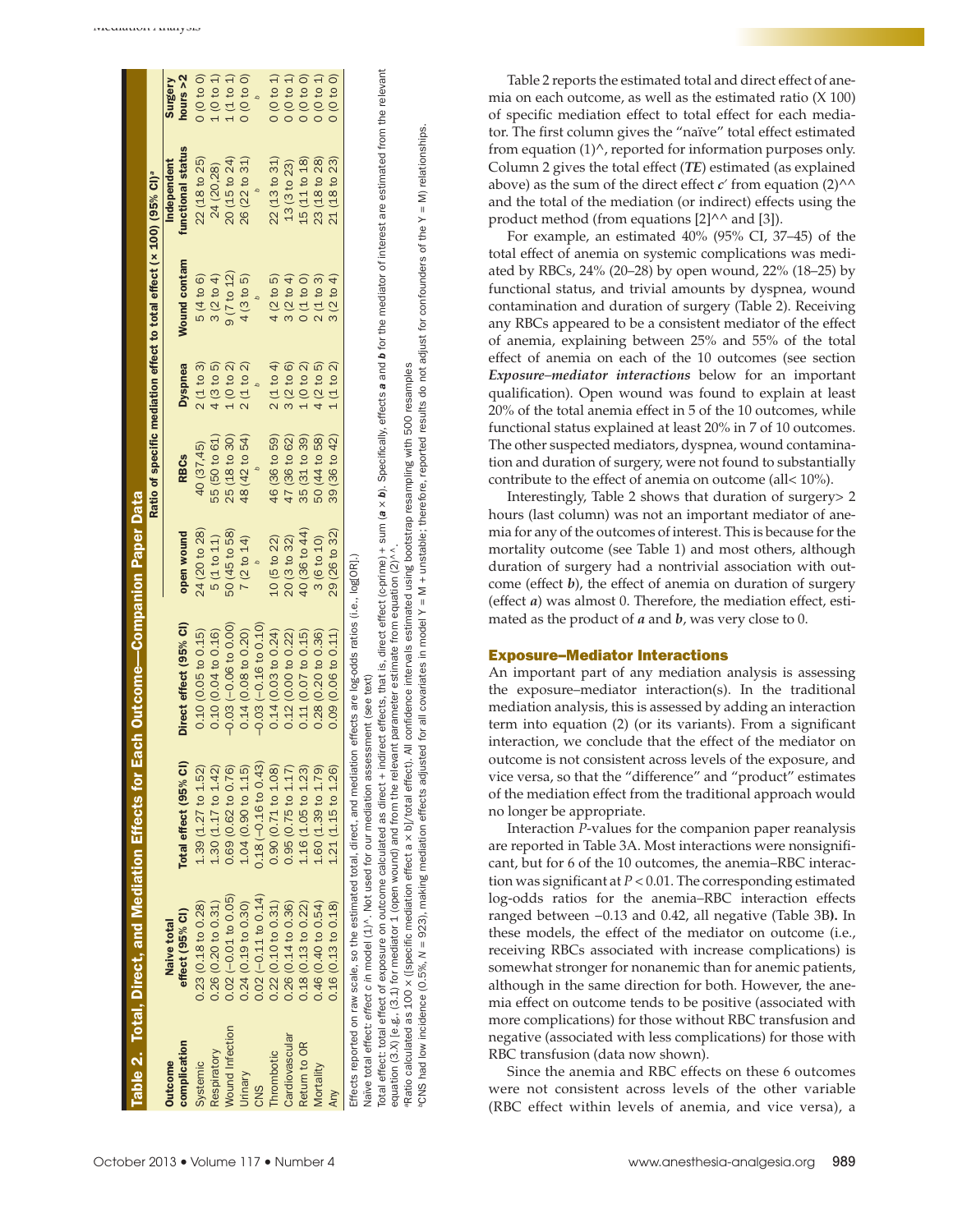|                                |            |             |                | Table 3A. Exposure–Mediator Interaction Effect P-Values–Companion Paper Data |                         |                                   |
|--------------------------------|------------|-------------|----------------|------------------------------------------------------------------------------|-------------------------|-----------------------------------|
| <b>Outcome</b><br>complication | Open wound | <b>RBCs</b> | <b>Dyspnea</b> | <b>Wound</b><br>contamination                                                | Independent<br>function | <b>Surgery</b><br>>2 <sub>h</sub> |
| Systemic                       | 0.64       | < 0.001     | 0.71           | 0.46                                                                         | 0.19                    | 0.001                             |
| Respiratory                    | 0.50       | < 0.001     | 0.99           | 0.25                                                                         | 0.35                    | 0.004                             |
| Wound Infection                | 0.009      | 0.64        | 0.022          | 0.26                                                                         | 0.18                    | 0.98                              |
| Urinary                        | 0.28       | 0.16        | 0.89           | 0.10                                                                         | 0.25                    | 0.16                              |
| <b>CNS</b>                     | 0.65       | 0.83        | 0.35           | 0.03                                                                         | 0.02                    | 0.48                              |
| Thrombotic                     | 0.36       | 0.02        | 0.17           | 0.005                                                                        | 0.76                    | 0.88                              |
| Cardiovascular                 | 0.49       | 0.003       | 0.41           | 0.72                                                                         | 0.31                    | 0.21                              |
| Return to OR                   | 0.02       | < 0.001     | 0.59           | 0.52                                                                         | 0.52                    | 0.58                              |
| Mortality                      | 0.10       | 0.005       | 0.054          | 0.54                                                                         | 0.33                    | 0.38                              |
| Any                            | 0.77       | 0.002       | 0.41           | 0.77                                                                         | 0.91                    | 0.06                              |

P-values assessing the interaction between each mediator (columns) and outcome (rows) separately. Corresponding interaction effects given in Table 3B.

|                                | Table 3B. Exposure–Mediator Interaction Effect Estimates—Companion Paper Data |               |                |                               |                         |                 |
|--------------------------------|-------------------------------------------------------------------------------|---------------|----------------|-------------------------------|-------------------------|-----------------|
| <b>Outcome</b><br>complication | Open wound                                                                    | <b>RBCs</b>   | <b>Dyspnea</b> | <b>Wound</b><br>contamination | Independent<br>function | Surgery $> 2 h$ |
| Systemic                       | 0.05(0.10)                                                                    | $-0.26(0.07)$ | 0.02(0.07)     | $-0.04(0.06)$                 | 0.12(0.09)              | $-0.19(0.06)$   |
| Respiratory                    | 0.08(0.12)                                                                    | $-0.37(0.07)$ | 0.001(0.06)    | 0.07(0.06)                    | 0.08(0.09)              | $-0.07(0.06)$   |
| Wound Infection                | $-0.20(0.08)$                                                                 | $-0.03(0.06)$ | $-0.12(0.05)$  | 0.05(0.04)                    | 0.10(0.08)              | 0.001(0.04)     |
| Urinary                        | $-0.13(0.12)$                                                                 | $-0.11(0.08)$ | $-0.01(0.07)$  | 0.09(0.06)                    | 0.11(0.09)              | $-0.08(0.06)$   |
| <b>CNS</b>                     | 0.14(0.32)                                                                    | 0.04(0.19)    | 0.16(0.17)     | $-0.29(0.14)$                 | 0.52(0.22)              | $-0.10(0.14)$   |
| <b>Thrombotic</b>              | 0.20(.22)                                                                     | $-0.27(0.12)$ | $-0.16(0.11)$  | $-0.26(0.09)$                 | 0.05(0.16)              | 0.01(0.10)      |
| Cardiovascular                 | $-0.14(0.20)$                                                                 | $-0.42(0.14)$ | $-0.11(0.13)$  | 0.04(0.11)                    | $-0.19(0.19)$           | $-0.16(0.12)$   |
| Return to OR                   | 0.17(0.08)                                                                    | $-0.23(0.06)$ | $-0.03(0.05)$  | $-0.03(0.04)$                 | $-0.05(0.08)$           | $-0.02(0.04)$   |
| Mortality                      | $-0.29(0.17)$                                                                 | $-0.34(0.12)$ | $-0.20(0.10)$  | $-0.06(0.10)$                 | 0.12(0.13)              | $-0.09(0.10)$   |
| Any                            | $-0.05(0.03)$                                                                 | $-0.13(0.04)$ | $-0.03(0.03)$  | $-0.007(0.03)$                | $-0.006(0.05)$          | $-0.05(0.03)$   |

mediation analysis as described above is not cleanly interpretable for this proposed mediator. Instead, the relationship may be best described as an interaction between anemia and RBC transfusion on outcome. However, the potential outcomes method of assessing mediation introduced above is more flexible and can be used to estimate mediation effects for each level of the exposure (beyond the scope of this paper).

## Sample Size Considerations

Since our minimal definition of mediation requires an association between the exposure and the mediator as well as between the mediator and the outcome, sample size can be calculated to assure adequate power to detect both of these alternative hypotheses. One would then choose the larger sample size for these 2 hypotheses. Hypothesisspecific power must be adequate to account the fact that both hypotheses must be significant. For example, assuming independent tests, an overall power of *P* is achieved by using a power of  $\sqrt{P}$  for each test (i.e., use 0.949 to maintain 0.90 overall power). Since both tests are required to be significant (i.e., this is an intersection-union joint hypothesis test), no Bonferroni correction is needed to the significance criterion for each.

Power for the mediator–outcome relationship in equation (2) is reduced to the extent that exposure and mediator are correlated. The effective sample size for linear regression will be  $N^* = N (1 - r_{xm})^2$  where N is the required sample size ignoring the correlation, and *r*xm is the correlation between *X* and *M*. Sample size for the mediator–outcome relationship is thus  $N/(1 - r_{xm})^2$ 

where  $1/(1 - r_{\rm xm})^2$  is the variance inflation factor in linear regression to adjust for loss of precision due to adjustment for exposure *X*. Similar adjustments can be made for binary outcomes and other types.<sup>27</sup>

We present an example using a continuous mediator and outcome. Suppose investigators believe that an exposure (new drug versus placebo) decreases the mean of an intraoperative mediator, say, a particular cytokine, by 0.4 SDs or more. With power of 0.949 and  $\alpha$  of 0.05, a total of 324 patients are needed for the exposure–mediator relationship (i.e., effect *a*). In addition, the investigators expect the mediator to be correlated with the continuous outcome and would consider correlations of 0.25 or more to be clinically relevant. Thus, with power of 0.949 and  $α$  of 0.05, a total of 200 patients are initially calculated for the mediator– outcome relationship (i.e., effect *b*). However, after incorporating an expected correlation of 0.5 between exposure and mediator, a sample size of  $200/(1 - 0.5^2) = 267$  is required for effect *b*. The study is planned for the larger of the 2 sample sizes, or  $N = 324$ .

More complex approaches involve directly estimating the mediation effect size of interest based on the product *a × b* or else the ratio of mediation effect to total effect (*a × b/*total effect) and then calculating the sample size to detect it with the desired power. Standardized effect sizes such as  $ab/(\sigma_x, \sigma_y)$  are also attractive since they describe the mediation effect on the SD scales.<sup>28</sup>

## **DISCUSSION**

While comparative research typically focuses on whether or not a particular intervention affects outcome, mediation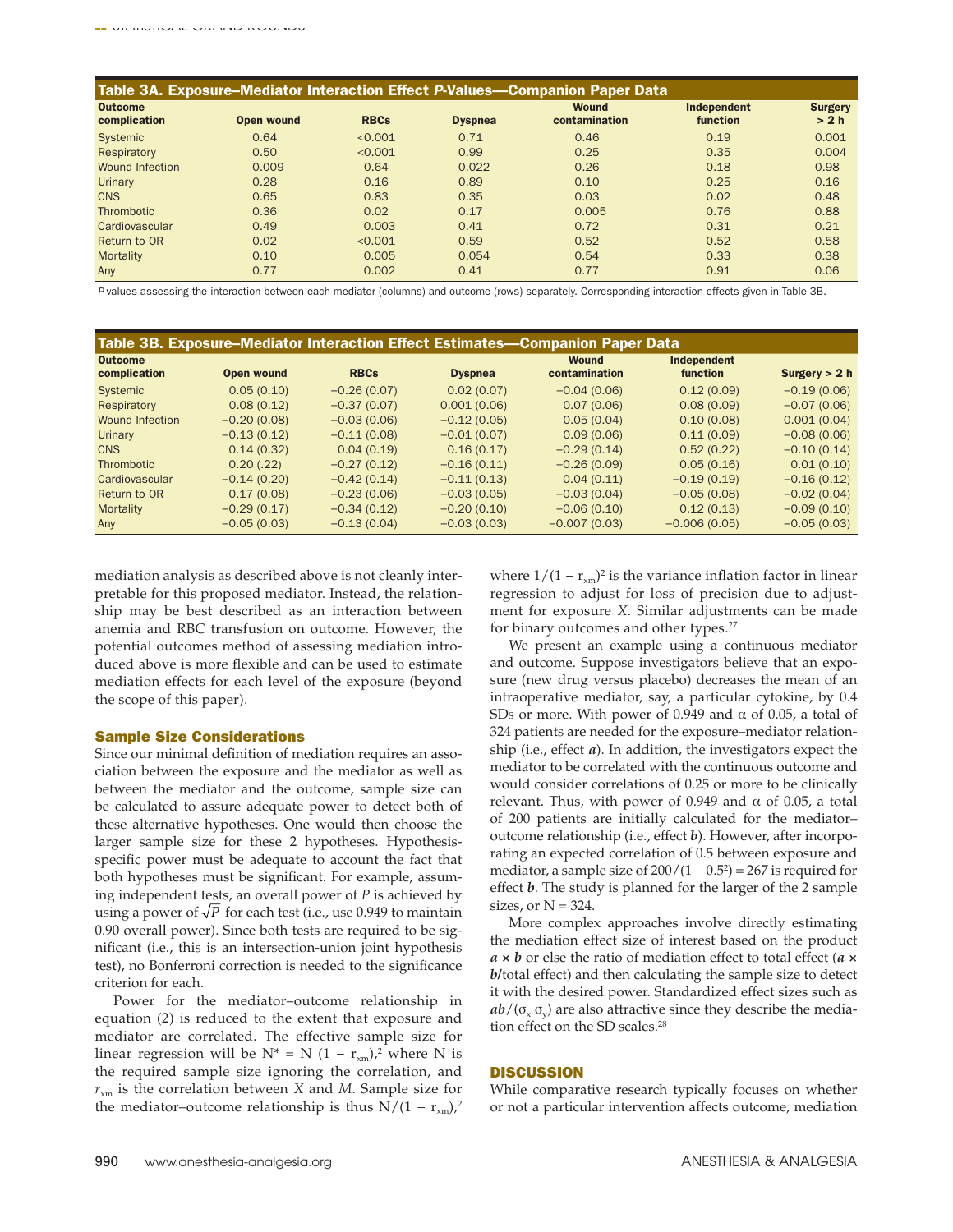analysis goes further and asks how, or by what mechanism. Since most researchers do hypothesize 1 or more mechanisms when designing a study, mediation analysis has strong implications for perioperative medicine—from reanalyzing previous studies in which mediation analysis was not considered to designing new studies with a primary or secondary goal of understanding the mechanism(s) of the intervention of interest. Mediation analysis can also be useful for planning future studies in which an identified mediator is manipulated to maximize the effect of an intervention. For example, if in an observational study lower cytokine levels are found to explain much of the effect of a particular steroid on postoperative outcomes, a prospective study might try to manipulate cytokine levels by additional means to further improve outcomes after steroid use. The availability of large databases with rich sets of baseline covariables creates an environment for these analyses to be feasible. Finally, in perioperative medicine, there is often >1 suspected mechanism, and mediation analysis facilitates estimation of the relative contribution of each factor to the total effect of an intervention.

In this paper, we applied the traditional 3-equation approach to mediation analysis of Mackinnon<sup>2</sup> and Barron and Kenny23 to continuous outcomes and mediators as well as for binary outcomes and mediators. Using data from a companion paper studying the relationship between preoperative hematocrit and outcomes<sup>1</sup> we expanded the 3-equation approach to multiple mediators and a binary outcome. For continuous outcomes and mediators, methods for assessing mediation are fairly straightforward and clear. As we explained, there is still no agreement in the literature on the best way to assess mediation effects when the outcome and/or mediator is binary. We therefore used several competing methods and obtained generally consistent results. Even so, for the binary outcomes, our estimates of mediation effects and proportion mediated should be considered only rough approximations.

We analyzed a set of 10 binary outcomes one at a time. Alternatively, for example, path analysis via structural equation models can be used to assess more complex relationships between exposures, mediators, confounders, and outcomes,<sup>2</sup> typically using LISREL,<sup>29</sup> Mplus,<sup>30</sup> or EQS<sup>31</sup> covariance structure programs. In these models, mediators may be temporally separated, and 1 mediator may be assumed to cause another. Multiple dependent variables, such as in the companion paper, can be included simultaneously in a comprehensive system of equations which accounts for the covariances among all variables. Design and interpretation of such analyses rely on substantial clinical and biological input and should not be treated as a "black box".

As we introduced, mediation can be most clearly defined using the potential outcomes framework, which assumes underlying potential responses to each level of treatment and mediator.13,14,16,19 Mediation is then the average difference between the potential outcomes that would result for a patient under the value of the mediator if treatment had been received versus under the value of the mediator if treatment had not been received. The difficulty, of course, is that we only observe 1 exposure condition on a patient, and only 1 mediator value, yet we want to make causal inference on the mean effects for both exposure on mediator and mediator on outcome (thus, the fundamental problem of causal inference<sup>15</sup> is magnified).

For any method of assessing mediation, to approach causal inference, we need to remove confounding from each of the exposure–mediator, exposure–outcome, and mediator–outcome relationships. In the present reanalysis of the companion paper data, for example, not only were the anemia and nonanemia exposure groups propensity-matched on a host of baseline confounding variables (as in the original study), but also the same variables were again adjusted for when assessing the mediator–outcome relationships. Although not directly testable, sensitivity analyses can assess how strong an unmeasured confounder would need to be to have affected the conclusions.<sup>32,33</sup>

Direct and indirect effects in mediation analysis can be either "controlled" or "natural", both of which may be of interest, depending on the situation.<sup>11</sup> A controlled direct effect compares the exposure groups on outcome at a fixed level of the mediator, which is the same for all patients. A natural direct effect compares the exposure groups on outcome at the level of the mediator that would be observed for a particular subject at the given value of the exposure, thus allowing the value of the mediator to be subject specific. A similar distinction can be made for the indirect, or mediation, effects. For a continuous outcome variable, the controlled and natural effects are the same, as long as there is no exposure–mediator interaction. For binary outcomes, 2-stage regression or other approaches are needed to estimate natural direct and indirect effects.12,19

Identification of potential mediators is particularly challenging when the exposure of interest is a chronic condition as opposed to an acute or intraoperative intervention. For chronic exposures, it may not be clear whether the exposure or the proposed mediator typically occurs first in a patient. Further, to claim mediation in the causal sense, both the exposure and the mediator variables need to be at least theoretically manipulable, or modifiable. This is a questionable assumption for exposures which are chronic conditions, such as diabetes, but reasonable for factors such as smoking status and intraoperative interventions.

The proportion of the total effect due to a specific mediator is an attractive summary measure in mediation analysis. However, since individual mediation effects can be either positive or negative, this "proportion mediated" can also be negative. Therefore, it is better termed a ratio—of individual mediation effect(s) to the total effect. Since positive and negative mediation effects can offset each other, it is also possible that the total effect can be smaller than a particular specific effect so that the specificto-total ratio can be larger than 1.0. Another option might be to summarize the total mediation effect as the sum of the absolute values of the specific mediation effects, as opposed to the sum of the raw values. A drawback of that approach, though, is that the total mediation effect would no longer represent the net mediation effect. A current area of research in mediation analysis is to identify the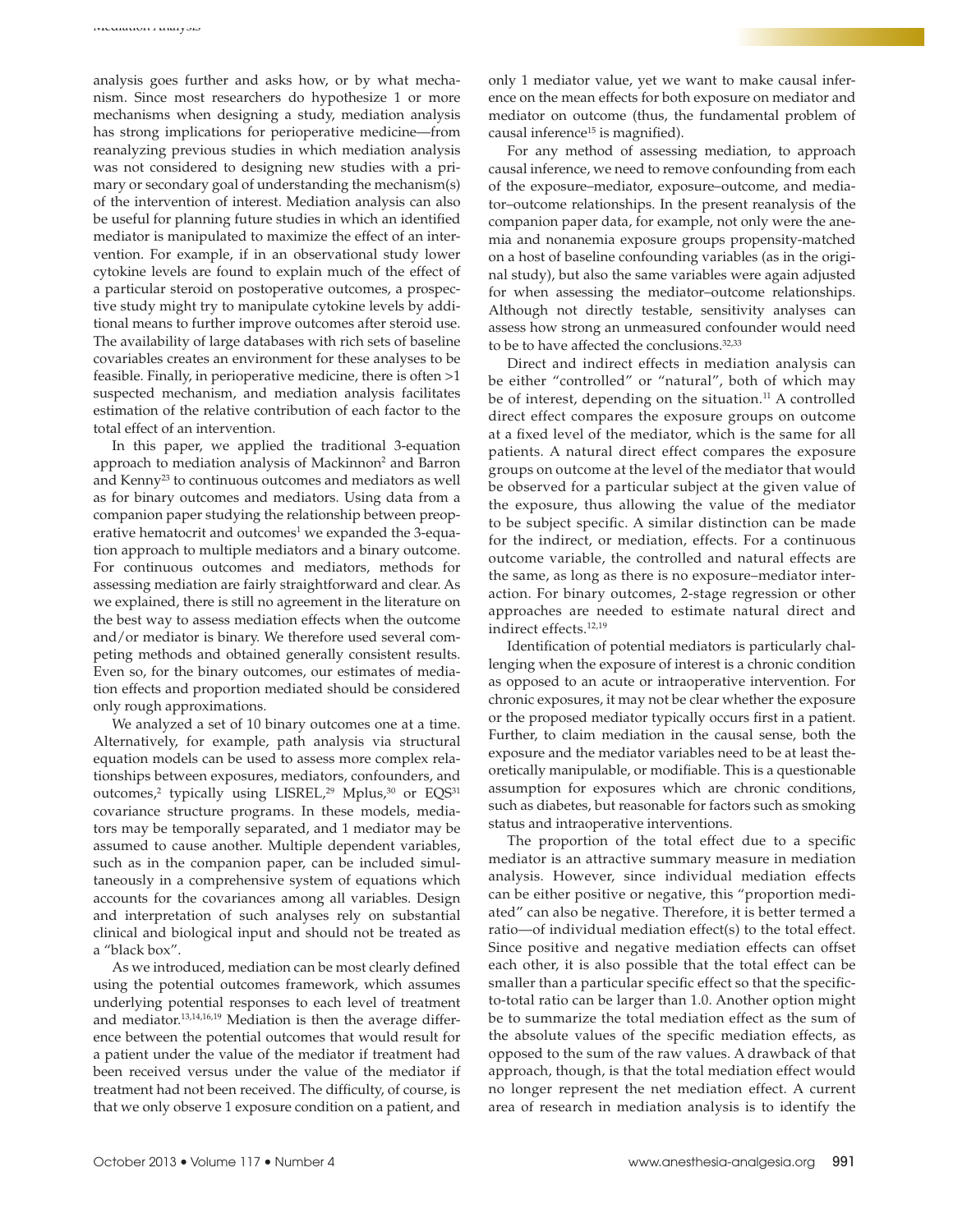most useful and reliable summary measures for mediation analysis, particularly when there are multiple mediators.

*Inconsistent* mediation occurs when at least one mediated effect has a different sign than the direct effect (or another mediation effect). For example, an exposure might directly increase values of the outcome variable (i.e., *positive direct effect*). The same exposure might decrease values of a mediator (negative effect *a*), and higher values of the mediator might increase the outcome variable after adjusting for the exposure (positive effect *b*), for a *negative mediation effect* (i.e., product of a positive and negative is negative). In such a case, the direct and mediation effects might tend to cancel each other out, resulting in a small (or even 0) total effect (i.e., sum of direct and mediation effects).10

Alternatively, *reverse* mediation refers to situations when the outcome variable might cause the mediator, instead of vice versa. Ideally, a researcher would be fairly confident about the direction of potential causality between a mediator and outcome (i.e., mediator causing outcome), including the temporal sequence of events. However, such information is not always available, making conclusions more tenuous.

Finally, sometimes a fourth variable may affect the traditional exposure–mediator–outcome relationship, in the form of either "moderated mediation" or "mediated moderation".2,23,34,35 Moderated mediation occurs when there is no overall interaction effect between the exposure and the fourth variable, but mediation occurs particularly within levels of fourth "moderating" or "interacting" variable. However, mediated moderation occurs when there is an overall interaction effect of exposure and a fourth variable on outcome, and, for example, people of different combinations of exposure and the interacting variable have different levels of a mediator, thus explaining a difference in the outcome.

In conclusion, mediation analysis is a valuable tool for identifying the mechanisms for why an intervention may or may not affect an outcome of interest and the relative strength of those mechanisms. Careful design and analysis of more studies to assess mediation and mechanism will be a practical step in furthering the march of science in perioperative medicine.

## APPENDIX 1. SOBEL METHOD FOR CALCULATING SE OF MEDIATION **EFFECT**

Using the multivariate delta method, the Sobel SE of the mediation effect<sup>20</sup> for a single mediator can be expressed as

se<sub>m</sub> = m
$$
\sqrt{\frac{t_a^2 + t_b^2}{t_a t_b}}
$$
, here estimated as  
.021 $\sqrt{\frac{(.023/.001)^2 + (.93/.011)^2}{23.1 \times 85.2}} = 0.00095$  (A1)

where  $t_a = a/sec_a$ ,  $t_b = b/sec_b$ , *a* is effect of exposure on mediator, *b* is effect of mediator on outcome adjusting for exposure,  $m =$  mediation effect =  $a \times b$ , and are the SEs for effects *a* and *b*, respectively. Estimates of *a* (0.023) and *b* (0.093) and their SEs (0.001, 0.011, respectively) from regression models (2) and (3) are plugged into equation (A1) to estimate the mediation SE. This method can be easily extended to multiple mediators with a continuous outcome.

## APPENDIX 2. TRADITIONAL REQUIREMENTS FOR CLAIMING MEDIATION

We stated in the section Requirements for Claiming Mediation that contemporary guidelines for claiming mediation include:

- 1. Intervention affects the mediator (effect *a* in (1) is significant)
- 2. Mediator affects the outcome adjusting for the effect of intervention on outcome (effect  $b$  in  $(2)$  is significant)
- 3. The mediation effect is significant (for example,  $a \times b \neq 0$ )

The more traditional approach to claiming mediation had 2 additional requirements, [Baron and Kenny 23] namely, that the total effect is significant and that it is larger than the direct effect. Here we explain each and discuss why they are no longer considered generally required:

- 4. **Total effect of** *X* **on** *Y* **must be nonzero (i.e.,** *c* **in (1)**  $\neq$  **0).** On the one hand, it makes sense that we cannot discuss mediation of the effect of *X* on *Y* without having a significant marginal effect of *X* on *Y*. However, multiple mediation effects, either observed or nonobserved, may cancel each other out and lead to an overall effect of X on *Y* which is 0. Therefore, many authors (including ourselves) do not require a significant total effect. However, with a single mediator, it would generally follow that the total effect would be significant if both  $a$  and  $b$  were significant.
- 5. **The direct effect of** *X* **on** *Y* **(controlling for** *M***) must be smaller than the total effect of** *X* **on** *Y* (i.e., *c*′ in [2] must be smaller than *c* in [1]). Some had gone further to insist that the direct effect had to be nonsignificant, thus implying a complete mediation effect (i.e., mediator explains all of effect of *X* on *Y*).23 In a single mediation model with effects *a* and *b* in the same direction, it makes sense to expect the direct effect to be at least smaller than the total effect. However, especially in models with multiple mediators, which might have effects in different directions, this requirement is relaxed.

## APPENDIX 3: STANDARDIZED ESTIMATES OF MEDIATION EFFECTS

We use the companion paper data to assess whether baseline functional status mediates the effect of anemia on 30-day mortality. With a binary outcome, we cannot assess mediation using the simple total effect minus direct effect method (*c* minus *c*′) since the outcome variables are on different scales for the various equations. Choices are to approximate the mediation effect using the *a × b* method or first standardize the regression coefficients and then use either the *c* minus *c*′ method or the *a × b* method. The latter method is preferred and most generalizable. Below we compare results using all 3 methods.

Variables are as follows:  $Y =$  mortality  $(1 = Yes, 0 = No)$ ;  $X =$  anemic status (1 = Yes, 0=No); M = Functional status  $(1 = independent, 2 = somewhat independent, 3 = dependent).$ 

**We !rst !t equations (1) to (3) with the following estimates** Total effect *c* = 0.46 (odds ratio 1.5 (95% CI 1.4–1.7)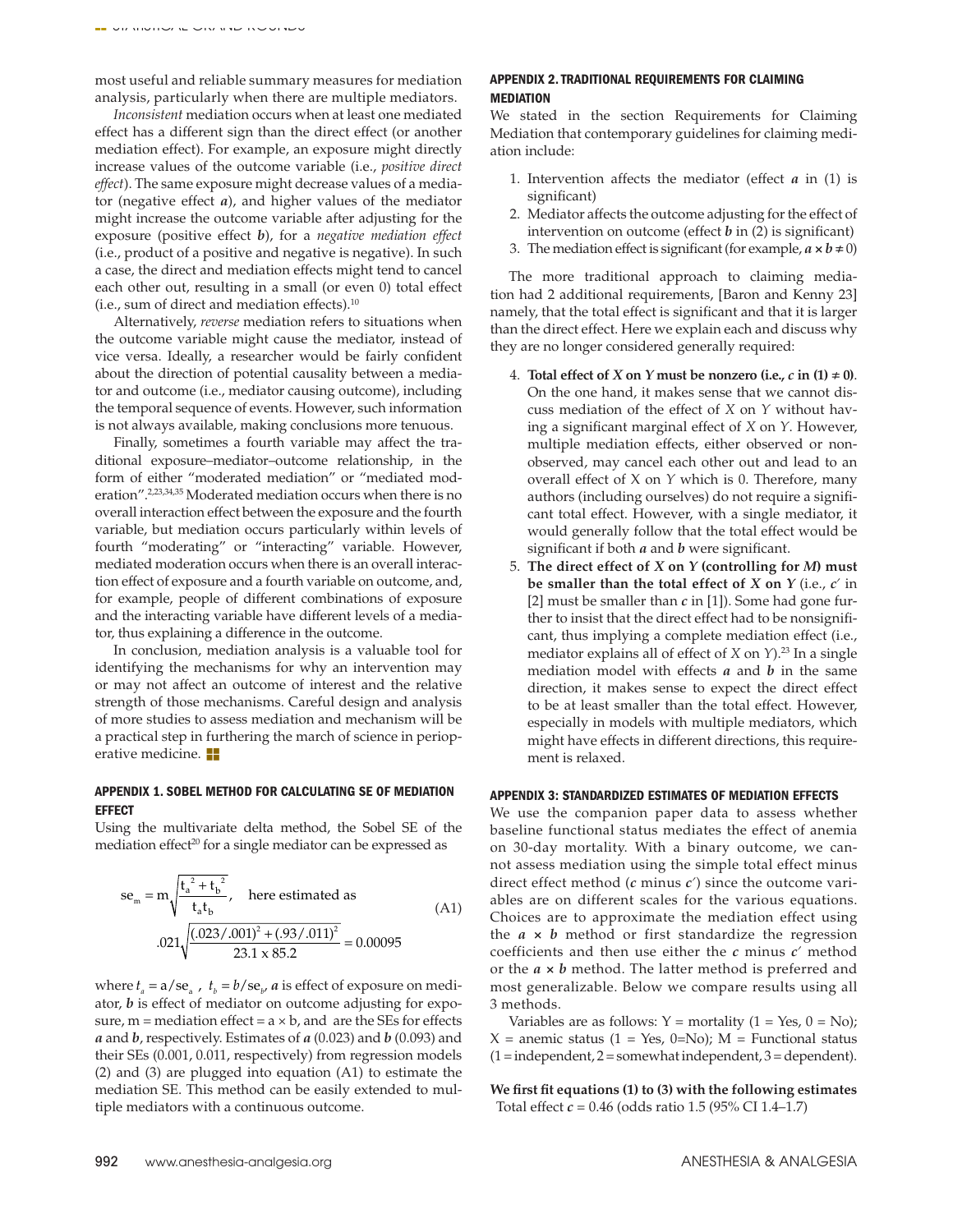Direct effect of anemia on mortality as *c*′ = 0.41 (odds ratio 1.5 (1.4–1.6)

Effect of anemia on mediator (functional status),  $a = 0.023$  (0.021–0.025)

Effect of mediator on mortality, adjusting for mediator, *b* = 0.74 (odds ratio 2.1 (1.9–2.3)

## **1. Nonstandardized product (a × b) method**

In the product method, the mediation (or indirect) effect is estimated as  $a \times b = 0.023 \times 0.74 = 0.0167$  (95% CI, 0.01–0.02). Proportion of the total effect explained by functional status is  $(a \times b)/TE$ , where *TE* is the estimated total effect, calculated as the direct effect plus the mediation effect (i.e.,  $c' + a \times b$ ). The proportion of the total effect of anemia on mortality mediated by functional status is estimated as  $0.0167/(0.41 + 0.0167) = 0.0167/0.4267 = 0.039$ , or about 4%.

## **2. Standardized coef!cient method**

We standardize  $36$  coefficients c (from equation [1], and c′ and b (from equation [2]) by dividing by the variance of Y in their respective equations (Steps 1–3) and then assess mediation effects (Step 4).

**Step 1.** Estimated variance of Y for equation (1) is  $\hat{\sigma}_Y^2(1) = \hat{c}^2 \hat{\sigma}_X^2 + \pi^2 / 3$  where  $\hat{\sigma}_X^2$  is the estimated variance of X and  $\pi = 3.14159$ .

Plugging in the companion paper estimates, we have

$$
\hat{\sigma}_Y(1) = \sqrt{\hat{\sigma}_Y^2(1)} = \sqrt{0.46^2 \times 0.093^2 + \pi^2 / 3} = 1.813
$$

**Step 2.** Estimated variance of Y for equation (2) is:  $\hat{\sigma}_Y^2(z) = \hat{b}^2 \hat{\sigma}_M^2 + \hat{c}^2 \sigma_X^2 + 2\hat{b}\hat{c}' \hat{\rho}_{XM} + \pi^2 / 3$  where  $\hat{\sigma}_X^2$  and  $\hat{\sigma}_M^2$  are estimated variances of X and M,  $\hat{\rho}_{xM}$  is the X-M correlation and  $\pi$ =3.14159

Plugging in the companion paper estimates, we have:

$$
\hat{\sigma}_Y(2) = \sqrt{\hat{\sigma}_Y^2(2)} = \sqrt{\frac{0.74^2 \times 0.24^2 + 0.41^2 \times 0.093^2 + 2 \times 0.74 \times 0.41 \times 0.0472 + \pi^2 / 3}
$$
  
= 0.2262

**Step 3**. Use above estimates to standardize *c* (total effect), *c'*  (direct effect), *b* and their standard errors, as:

Standardized  $c = 0.4638 / 1.813 = 0.2558$ Standardized SE of  $c = 0.0450 / 1.813 = 0.0248$ Standardized  $c' = 0.4122 / 1.822 = 0.2262$ Standardized SE of  $c' = 0.0462 / 1.822 = 0.0254$ Standardized  $b = 0.7361 / 1.822 = 0.4040$ Standardized SE of  $b = 0.0521 / 1.822 = 0.0286$ 

Effect a from equation (3) does not need to be standardized since linear regression.

**Step 4**. Estimate standardized meditation effects:

- A. Difference method:
- Mediation effect *c* − *c*′ = 0.2558 − 0.2262 = 0.0296 Proportion mediated =  $0.0296/0.2558$  = 0.12, or about 12%.
- B. Product method:

1) Total effect using indirect + direct =  $a \times b + c'$  =  $0.00917 + 0.2262 = 0.2354$ Proportion mediated =  $a \times b$ /total effect =  $0.00917/0.2354$  = 0.041, or about  $4\%$ 

We obtained a bootstrap confidence interval of 4%  $(2.8\% - 4.5\%)$ .

The standardized *a × b* mediation effect is thus estimated as  $0.023 \times 0.404 = 0.0092$ , which explains 4% (95% CI, 2.8– 4.5) of the total effect, very similar to the nonstandardized *a × b* method above.

Reasonable results can also be obtained by using the product method with standardized *c* as estimate of total effect, as below:

 2) Total effect using standardized c = 0.2558.Proportion mediated = *a × b/c* = 0.00917/0.2258= 0.026, about 3%

## DISCLOSURES

**Name:** Edward J. Mascha, PhD.

**Contribution:** This author conceived the idea, designed the study, researched the statistical methods, analyzed the data, and drafted the manuscript; senior author.

Attestation: Edward Mascha approved the final manuscript. **Name:** Jarrod E. Dalton, PhD.

**Contribution:** This author helped design the study and edit the manuscript.

Attestation: Jarrod Dalton approved the final manuscript. **Name:** Andrea Kurz, MD.

**Contribution:** This author helped design the study.

Attestation: Andrea Kurz approved the final manuscript. **Name:** Leif Saager, MD.

**Contribution:** This author helped design the study and edit the manuscript.

Attestation: Leif Saager approved the final manuscript. **This manuscript was handled by:** Franklin Dexter, MD, PhD.

### ACKNOWLEDGMENTS

The authors wish to heartily thank the reviewers for their thoughtful insights and suggestions which have substantially improved the quality of this paper.

#### REFERENCES

- 1. Saager Leif , Turan A, Reynolds LF, Dalton JE, Turner PL, Kurz A. The Association Between Preoperative Anemia and 30-Day Mortality and Morbidity in Noncardiac Surgical Patients. Anesth Analg 2013; 909–15
- 2. MacKinnon DP. Introduction to Statistical Mediation Analysis. New York, NY: Psychology Press, 2008
- 3. Shrout PE, Bolger N. Mediation in Experimental and Nonexperimental Studies. Psychol Methods 2002;7:422–45
- 4. Rosenbaum P, Rubin D. The central role of the propensity score in observational studies for causal effects. Biometrika 1983;70:41–55
- 5. Imai K, Dyk DAV. Causal Inference with General Treatment Regimes: Generalizing the Propensity Score. J Am Stat Assoc 2004;99:854–66
- 6. Ming K, Rosenbaum PR. Substantial gains in bias reduction from matching with a variable number of controls. Biometrics 2000;56:118–24
- 7. Schwartz S, Li F, Reiter JP. Sensitivity analysis for unmeasured confounding in principal stratification settings with binary variables. Stat Med 2012;31:949–62